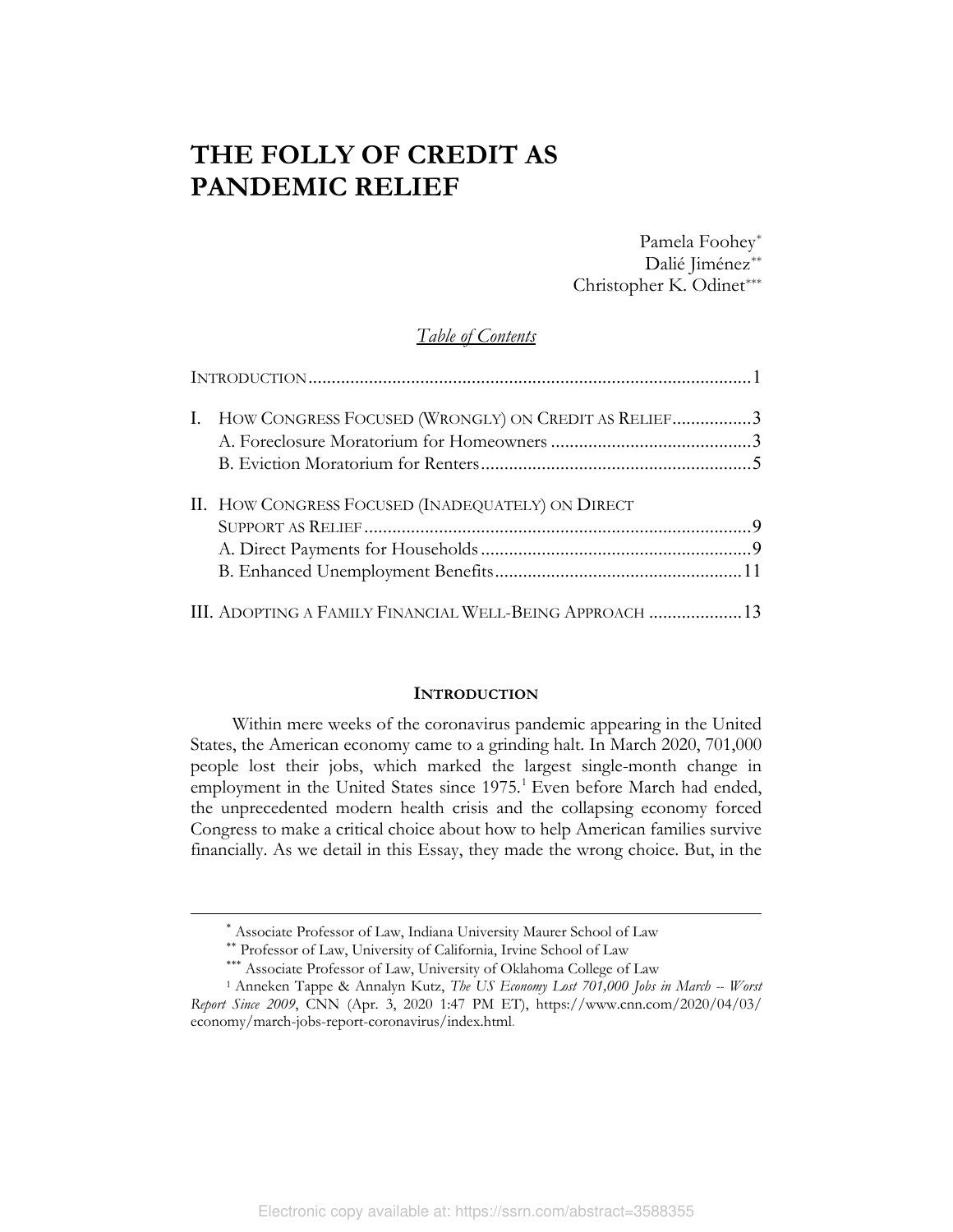coming months, they will have additional opportunities to make more humane and effective choices.

To support individuals, Congress had two basic options. It could enact policies that provided direct and meaningful financial support to people, without the necessity of later repayment. Or it could pursue policies that temporarily relieved people from their financial obligations, but required that they eventually pay amounts subject to payment moratoria later. The first option would lift up Americans and forgive them for a situation beyond their control. The second option would provide Americans with a moment to breathe, during which they could try to fortify themselves for a coming onslaught of uncertain payment obligations that many likely still would lack the resources to meet.

In passing the CARES Act, Congress primarily chose the second option.<sup>[2](#page-1-0)</sup> This option reflects a belief that offering people credit can bring them meaningful relief. That is, part of a robust social safety net can be access to consumer credit. As Professor Abbye Atkinson has argued, the idea that credit is a "social provision" is flawed because credit is "a device that requires future growth<sup>"[3](#page-1-1)</sup> within the timeline of when the credit will need to be repaid. That is, credit as social provision assumes that people will have the ability to pay back the loan as it becomes due.

<span id="page-1-3"></span>The assumption that people will be able to repay credit masquerading as "relief" in the wake of the pandemic is an even more serious error that will have enduring negative consequences. In the long term, direct and meaningful support that carries people through the crisis, and that not merely gives them a temporary crutch, is critical to ensuring that the people who fuel that American economy can get back on their feet after the crisis abates. In the short term, it is crucial to stymying the spread of covid-19 and abating the health crisis so that the United States can recover as quickly and as safely as possible.

<span id="page-1-4"></span>To the extent that Congress gave people money, what the CARES Act provides will be too little and often too late.[4](#page-1-2) Congress got the balance between providing true money versus what amount to credit products to Americans fundamentally backwards. But given that, unfortunately, the effects of the pandemic likely will continue for months, if not years, it is not too late for

<span id="page-1-0"></span><sup>2</sup> Congress passed and the President signed the CARES Act into law on March 27, 2020. *The CARES Act Works For All Americans*, U.S. DEPT OF TREASURY, https://home.treasury.gov/ policy-issues/cares (last visited Apr. 24, 2020). The full text of the bill is available at https:// www.congress.gov/116/bills/hr748/BILLS-116hr748enr.pdf [hereinafter CARES Act].

<sup>3</sup> Abbye Atkinson, *Rethinking Credit As Social Provision*, 71 STAN. L. REV. 1093, 1101 (2019).

<span id="page-1-2"></span><span id="page-1-1"></span><sup>4</sup> Pamela Foohey, Dalié Jiménez, & Christopher K. Odinet, *CARES Act Gimmicks: How Not To Give People Money During a Pandemic and What To Do Instead*, 2020 U. ILL. L REV. ONLINE 81 (noting that the CARES Act's "financial support will prove to be shockingly minimal") [hereinafter Foohey, Jiménez, & Odinet, *Gimmicks*].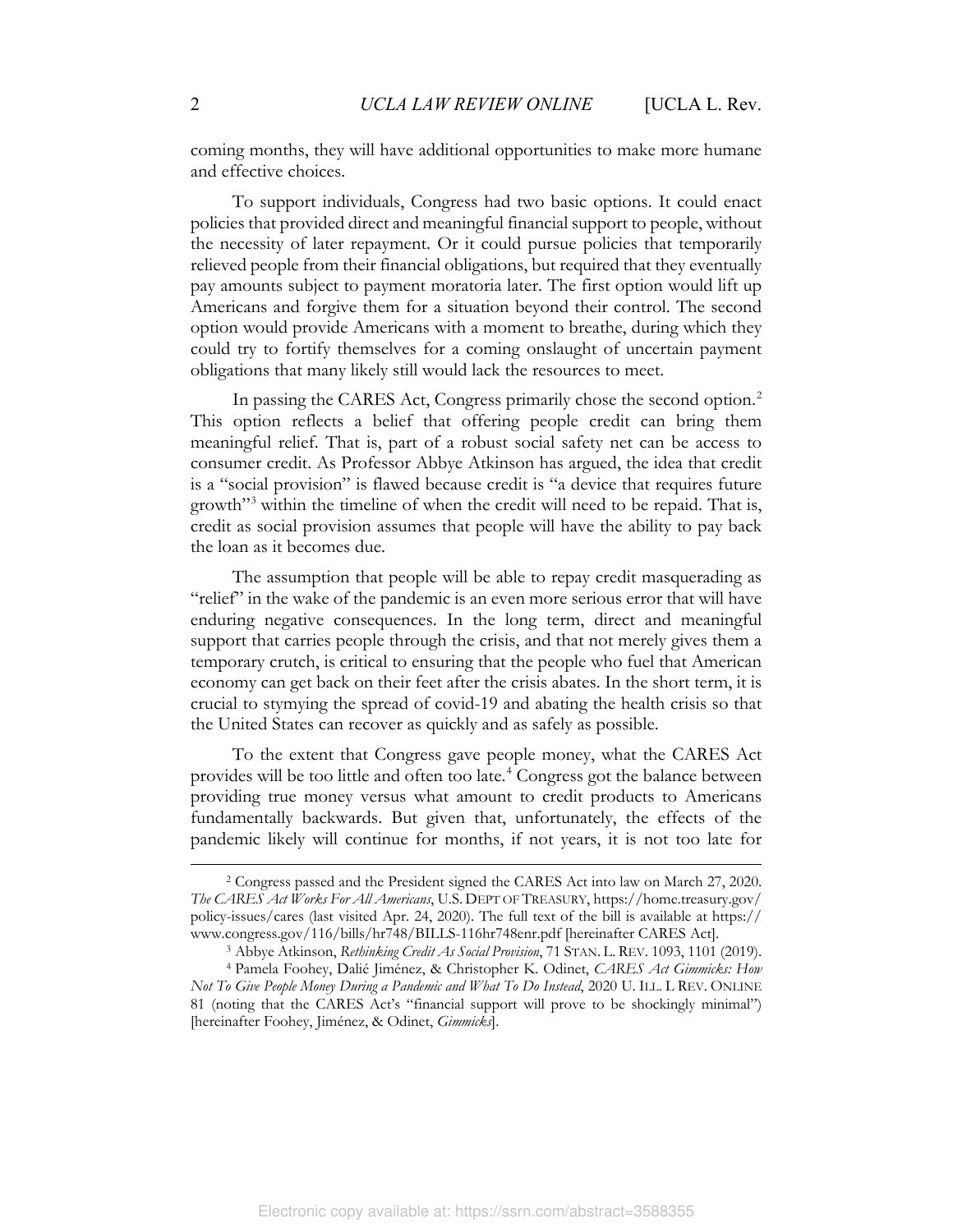Congress to adopt a family financial well-being approach to relief that provides meaningful, widespread, and expanded direct payments to households in distress.

#### <span id="page-2-0"></span>**I. HOW CONGRESS FOCUSED (WRONGLY) ON CREDIT AS RELIEF**

The federal government's response to coronavirus-related household financial distress has primarily focused on offering Americans the equivalent of consumer credit products. The CARES Act includes two key moratoria--a foreclosure moratorium for homeowners and an eviction moratorium for renters.<sup>[5](#page-2-2)</sup> On the surface, both of these might seem quite helpful. Housing-related costs comprise a large part of most households budgets.<sup>[6](#page-2-3)</sup> Lessening those costs during a time of reduced or eliminated income makes sense. Yet, to the extent that a household is eligible for one of these moratoria, both only temporarily modify existing debt obligations, leaving homeowners and renters to pay the allowed-to-be-missed payments sometime in the future. And they modify home loans and rental agreements in ways that are likely to leave families scrambling to keep their homes and rental units once the moratoria are lifted.<sup>[7](#page-2-4)</sup>

## <span id="page-2-8"></span><span id="page-2-7"></span>*A. Foreclosure Moratorium for Homeowners*

<span id="page-2-1"></span>The CARES Act's foreclosure moratorium allows homeowners with federally-backed mortgages to ask their mortgage servicers<sup>[8](#page-2-5)</sup> for a six month forbearance, with the option to request an additional six months.<sup>[9](#page-2-6)</sup> During

<span id="page-2-2"></span><sup>&</sup>lt;sup>5</sup> The CARES Act also includes what primarily is a moratorium on payment of student loan debt, which we omit from detailed discussion, but which has some of the same problems as discussed here in regard to the foreclosure and eviction moratoria. CARES Act, § 3513; *see*  Cody Hounanian & Lindsay Clark, *Here's How the CARES Act Impacts Your Student Loans,* THE NATION (Apr. 23, 2020), https://www.thenation.com/article/economy/heres-how-the-caresact-impacts-your-student-loans/.

<span id="page-2-3"></span><sup>6</sup> Shaina Mishkin, *This Is How Much the Average American Spends on Housing At Every Age. How Do You Stack Up?*, MONEY (June 19, 2019), https://money.com/housing-costs-by-age/ (drawing on data from the U.S. Bureau of Labor Statistics).

<span id="page-2-4"></span><sup>7</sup> Pamela Foohey, Dalié Jiménez, & Christopher K. Odinet, *The Cares Act Could Put People on the Street--Here's a Solution*, BLOOMBERG L. (April 28, 2020, 3:00 AM), https://news.bloomberg law.com/us-law-week/insight-the-cares-act-could-put-people-on-the-street-heres-a-solution [hereinafter Foohey, Jiménez, & Odinet, *On the Street*].

<span id="page-2-5"></span><sup>8</sup> CHRISTOPHER K. ODINET, FORECLOSED: MORTGAGE SERVICING AND THE HIDDEN ARCHITECTURE OF HOMEOWNERSHIP IN AMERICA 40-61 (2019) (explaining the structure and business model of mortgage servicing firms).

<span id="page-2-6"></span><sup>9</sup> CARES Act, § 4022. *See also Guide to Coronavirus Mortgage Relief Options*, CFPB (Apr. 24, 2020), https://www.consumerfinance.gov/about-us/blog/guide-coronavirus-mortgage-reliefoptions/.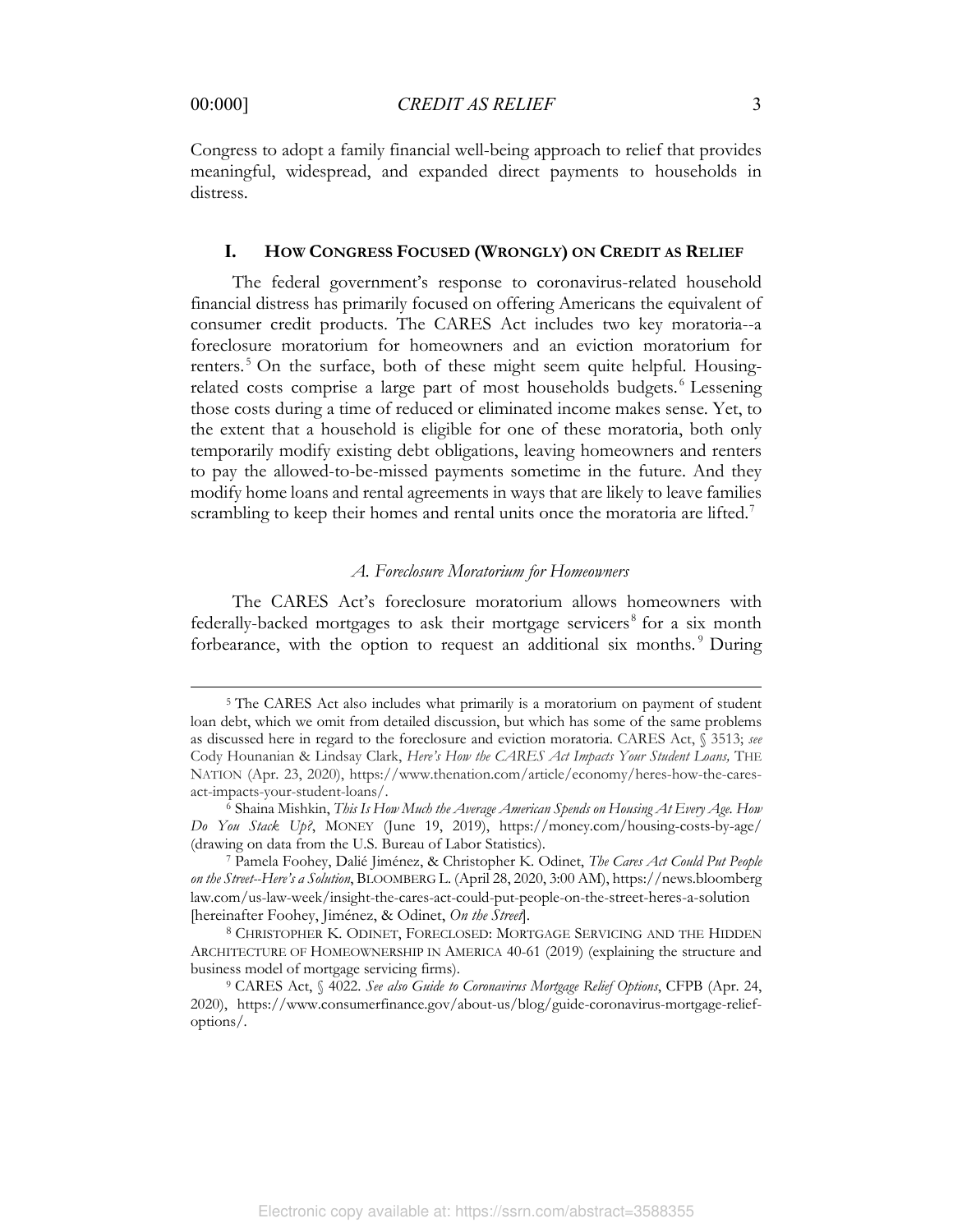forbearance, interest continues to run, but the monthly mortgage amount need not be paid. And, importantly, late fees and related penalties do not accrue.

Although this may seem like a fix, it is merely a band aid, and probably not a very effective one for many people at that. Problems lie in the subtleties. Forbearance does not mean forgiveness. Homeowners have to pay deferred amounts at some point in the future. The CARES Act does not provide for when these missed payments are due.<sup>[10](#page-3-0)</sup> Instead, servicers are left to decide when the deferred payments are due. Servicers could work with homeowners to revise their loans to provide for sustainable and realistic payments, such as tacking on missed payments to the end of the loan and extending the payment term. Or they could require that homeowners pay the missed payments in one lump sum at the end of the forbearance period. With varying levels of government agency guidance, each servicer will adopt its own method of deciding whether a homeowner qualifies for a loan modification and what that modification will look like.<sup>[11](#page-3-1)</sup>

If the 2008 financial crisis provides any clues, many mortgage servicers will opt to require a lump-sum payment.<sup>[12](#page-3-2)</sup> Indeed, some servicers are already telling homeowners that this is what will be required if they invoke the CARES Act's foreclosure moratorium.<sup>[13](#page-3-3)</sup> For many homeowners, the end result of the

<span id="page-3-0"></span><sup>&</sup>lt;sup>10</sup> As of this writing, the FHFA purports to tell homeowners that "no lump sum [is] required at the end of forbearance." *See "No Lump Sum Required at the End of Forbearance" says FHFA's Calabria*, FHFA (Apr. 27, 2020), https://www.fhfa.gov/Media/PublicAffairs/Pages/ No-Lump-Sum-Required-at-the-End-of-Forbearance-says-FHFAs-Calabria.aspx. Confusingly, Freddie Mac's script for mortgage servicers to read when discussing forbearance with homeowners provides: "You are still required to eventually fully repay your forbearance, but you won't have to repay it all at once -- *unless you are able to do so*." (emphasis added). *See COVID-19 Script for Servicer Use with Homeowners*, FREDDIE MAC (2020), http://www.freddiemac.com/ about/pdf/covid\_19\_forbearance\_servicer\_script.pdf.

<span id="page-3-1"></span><sup>11</sup> *CARES Act Mortgage Forbearance: What You Need to Know*, CFPB (at 3:00 minutes), https://www.consumerfinance.gov/coronavirus/cares-act-mortgage-forbearance-what-youneed-know/ (last visited April 22, 2020); *see also Summary of Foreclosure Alternatives for Borrowers with COVID-19 Hardships*, NAT'L CONSUMER L. CTR. (Apr. 21, 2020), https://library.nclc.org/sites/ default/files/COVID19\_Mortgage\_Chart\_0.pdf.

<span id="page-3-2"></span><sup>12</sup> For a discussion of loan modification failures during the financial crisis, *see* ODINET, *supra* note [8,](#page-2-7) at 45-47.

<span id="page-3-3"></span><sup>13</sup> *See* Michelle Singletary, *If You Can't Pay Your Mortgage, Here's What You Need to Know,*  WASH. POST (Apr. 7, 2020), https://www.washingtonpost.com/business/personal-finance/ifyou-cant-pay-your-mortgage-heres-what-you-need-to-know/2020/04/07/81a0706c-7905-

<sup>11</sup>ea-b6ff-597f170df8f8\_story.html; Paul Kierman, G*etting a Mortgage-Payment Break Isn't the Boon Many Expected*, WALL ST. J. (Apr. 23, 2020, 5:30 AM), https://www.wsj.com/articles/getting-amortgage-payment-break-isnt-the-boon-many-expected-11587634200.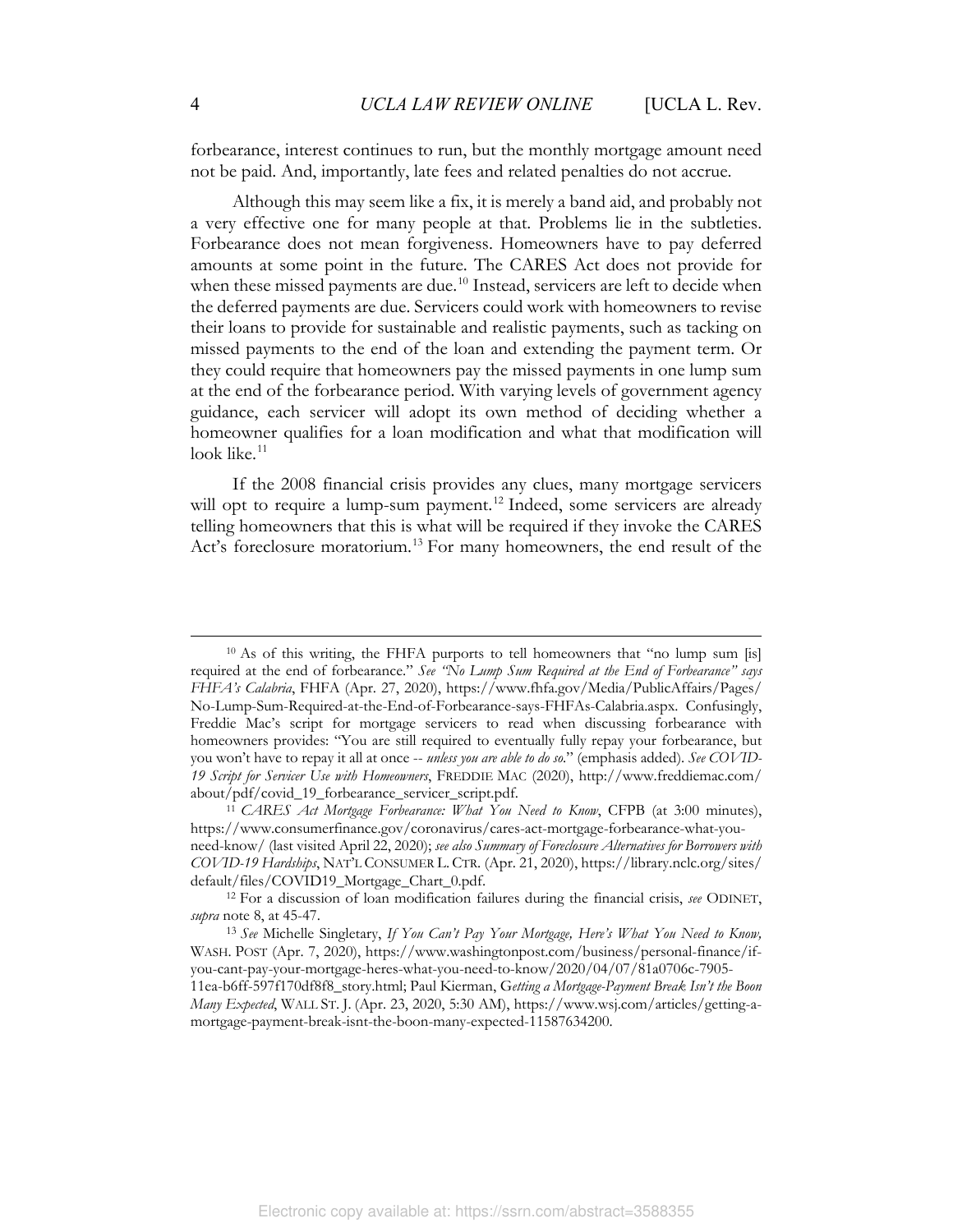foreclosure moratorium could be foreclosure.<sup>[14](#page-4-1)</sup> In the worst case scenario, a homeowner obtains a forbearance, must make a balloon payment in six to

twelve months, cannot do so, loses the home, and ends up on the streets. A better but still gut-wrenching result is that a homeowner obtains a mortgage forbearance, but must wait with mounting anxiety for six or more months to hear from his or her servicer before finding out whether a feasible loan modification will be granted.<sup>[15](#page-4-2)</sup>

#### *B. Eviction Moratorium for Renters*

<span id="page-4-0"></span>In crafting the CARES Act, Congress also sought to provide relief for the 43 million households who rent.<sup>[16](#page-4-3)</sup> As Congress was negotiating the relief package, the President declared that the tenant-related provisions of the bill would furnish a significant life line to renters.<sup>[17](#page-4-4)</sup> That promise, however, was not met.

One of the key problems with the eviction moratorium is scope. The CARES Act provides an all-purpose moratorium on evictions for a little under four months. But it only applies to individuals whose leases or rented properties are related to a federal housing program, such as public housing or the section 8 voucher program, or whose landlords have mortgage loans guaranteed by

<span id="page-4-1"></span><sup>14</sup> Evan Weinberger, *U.S. Stimulus May Merely Delay Coronavirus Foreclosure Wave,* BLOOMBERG L. (Apr. 17, 2020), https://news.bloomberglaw.com/banking-law/u-s-stimulusmay-merely-delay-coronavirus-foreclosure-wave.

<span id="page-4-2"></span><sup>15</sup> Ruth Bender & Rachel Pannett, C*oronavirus Pandemic Takes Toll on Mental Health*, WALL. ST. J. (Apr. 9, 2020), https://www.wsj.com/articles/coronavirus-pandemic-takes-toll-onmental-health-11586433603. The scope of the forbearance provision brings another problem: it only covers 62% of mortgages. Excluded homeowners must rely on uncertain state-level responses for help with mortgage payments. *See* Foohey, Jiménez, & Odinet, *On the Street*, *supra*  note [7;](#page-2-8) *Covid-19 State Foreclosure Moratoriums and Stays*, NAT'L CONSUMER L. CTR., https://www. nclc.org/issues/foreclosures-and-mortgages/covid-19-state-foreclosure-moratoriums-andstays.html (last visited Apr. 25, 2020).

<span id="page-4-3"></span><sup>16</sup> *Renter Households*, in America's Rental Housing, JOINT CTR. FOR HOUSING STUDIES (2017), https://www.jchs.harvard.edu/sites/default/files/02\_harvard\_jchs\_americas\_rental\_ housing\_2017.pdf.

<span id="page-4-4"></span><sup>17</sup> Kevin Breuninger, *Trump Says HUD Will Suspend Foreclosures And Evictions Until End of April Amid Coronavirus Response*, CNBC (Mar. 18, 2020, 12:17 PM), https://www.cnbc.com/ 2020/03/18/coronavirus-trump-says-hud-will-suspend-foreclosures-evictions-until-end-ofapril.html. Even when Trump made this declaration, it was clear that what federal agencies were proposing would provide relief for only a minority of renters. Ken Sweet, *Most Renters Won't Receive Eviction Protections Amid Coronavirus Pandemic Under Trump Proposal*, FORTUNE (Mar. 20, 2020 9:44 AM EDT), https://fortune.com/2020/03/20/renters-coronavirus-evictionmoratorium-protection/.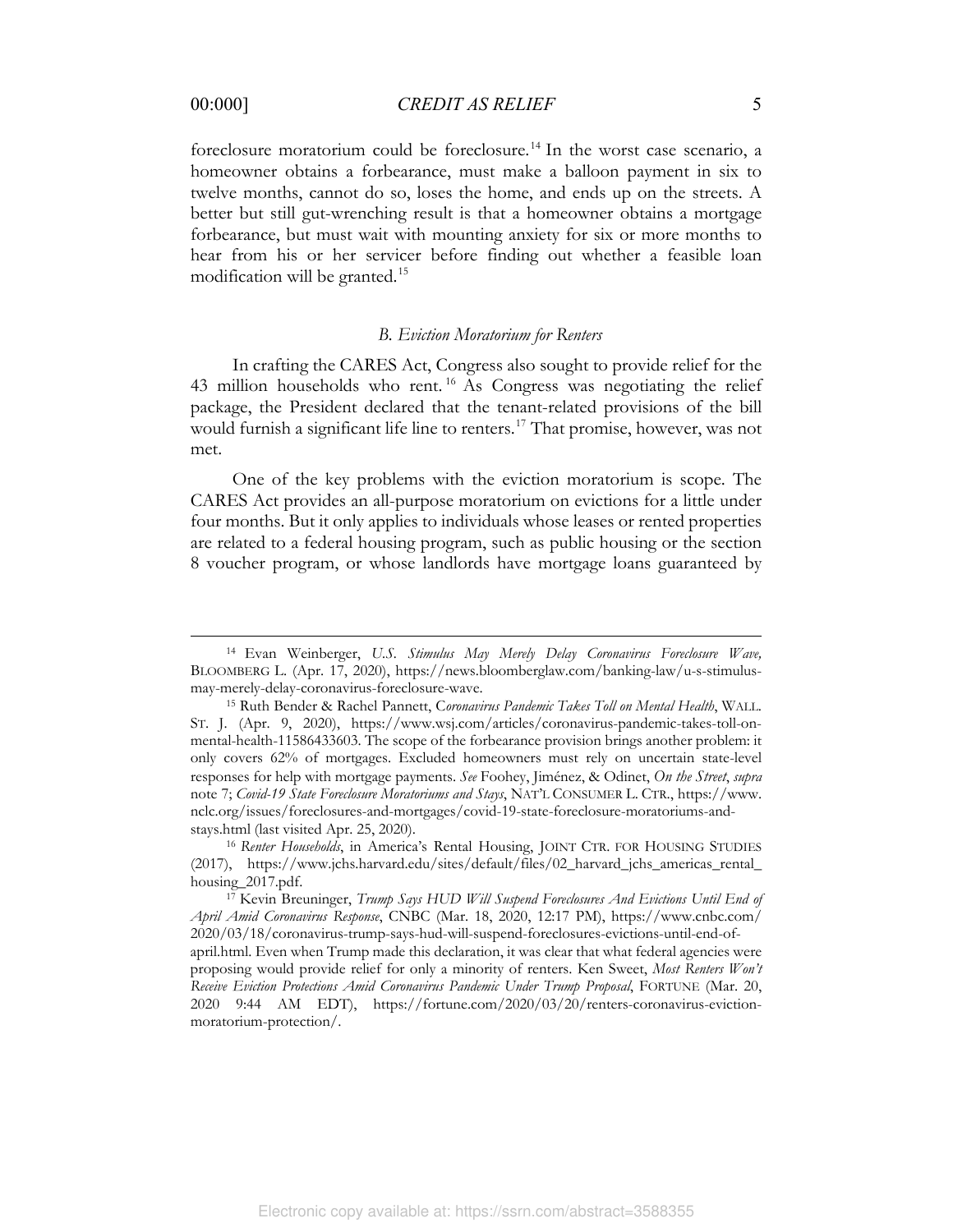some federal agency.<sup>[18](#page-5-0)</sup> These purportedly robust protections only cover about 12.3 million of America's total 43 million tenants--a mere 28%.[19](#page-5-1)

For renters whose leases are covered, the CARES Act creates more questions than answers. The most obvious question is: what happens to all the missed rental payments during the roughly four-month period? Similar to the mortgage forbearance provisions, late fees and penalties do not accrue under the lease when the tenant is excused from making rental payments during this period. The law, in effect, creates an automatic rent forbearance. But, yet again, the CARES Act contains no language specifying when those missed rental payments must be made-up.

Can the landlord demand the missed rent all at once, immediately when the moratorium period ends? This would create the same lump sum problem for tenants that the mortgage forbearance provision creates for homeowners. The problem, however, will be worse for renters. As noted, one option for mortgage servicers is to agree to modify the loan term such that missed payments are tacked onto the back-end of the loan for as many months as the foreclosure moratorium lasted. That sort of arrangement does not work for a lease under which the right of possession and use is for a limited duration. Landlords almost certainly will ask their tenants for the missed rent in a lump sum, or, if they have the financial flexibility, over perhaps a couple payments. Many tenants will not have that amount of cash available, their landlords will evict them, and they too will end up on the streets. $^{20}$  $^{20}$  $^{20}$ 

A separate question for those renters covered by the eviction moratorium is, how are they to know that the law applies to them? The CARES Act seems to assume that tenants will know that their landlords participate in a government-sponsored housing program, thus giving tenants the right to invoke the law's eviction protection. Weeks after the law went into effect, public reporting indicated that some landlords covered by the CARES Act were

<sup>18</sup> CARES Act, § 4022.

<span id="page-5-1"></span><span id="page-5-0"></span><sup>19</sup> *The CARES Act Eviction Moratorium Covers All Federally Financed Rentals--That's One in Four US Rental Units*, URBAN INSTITUTE (Apr. 2, 2020), https://www.urban.org/urban-wire/caresact-eviction-moratorium-covers-all-federally-financed-rentals-thats-one-four-us-rental-units.

<span id="page-5-2"></span><sup>20</sup> *See* James Drew, *What Happens When State's Eviction Moratorium Ends?*, NEWS TRIBUNE (Mar. 26, 2020), https://www.thenewstribune.com/news/coronavirus/article241505591.html (noting the potential for a lump-sum missed rent payment); Amal Ahmed, *Evictions Have Stopped, But Texas Renters Will Face a Crisis In The Months Ahead*, TEXAS MONTHLY (Apr. 8, 2020), https:// www.texasmonthly.com/politics/evictions-rent-payments-unemployment-coronavirus/ (same).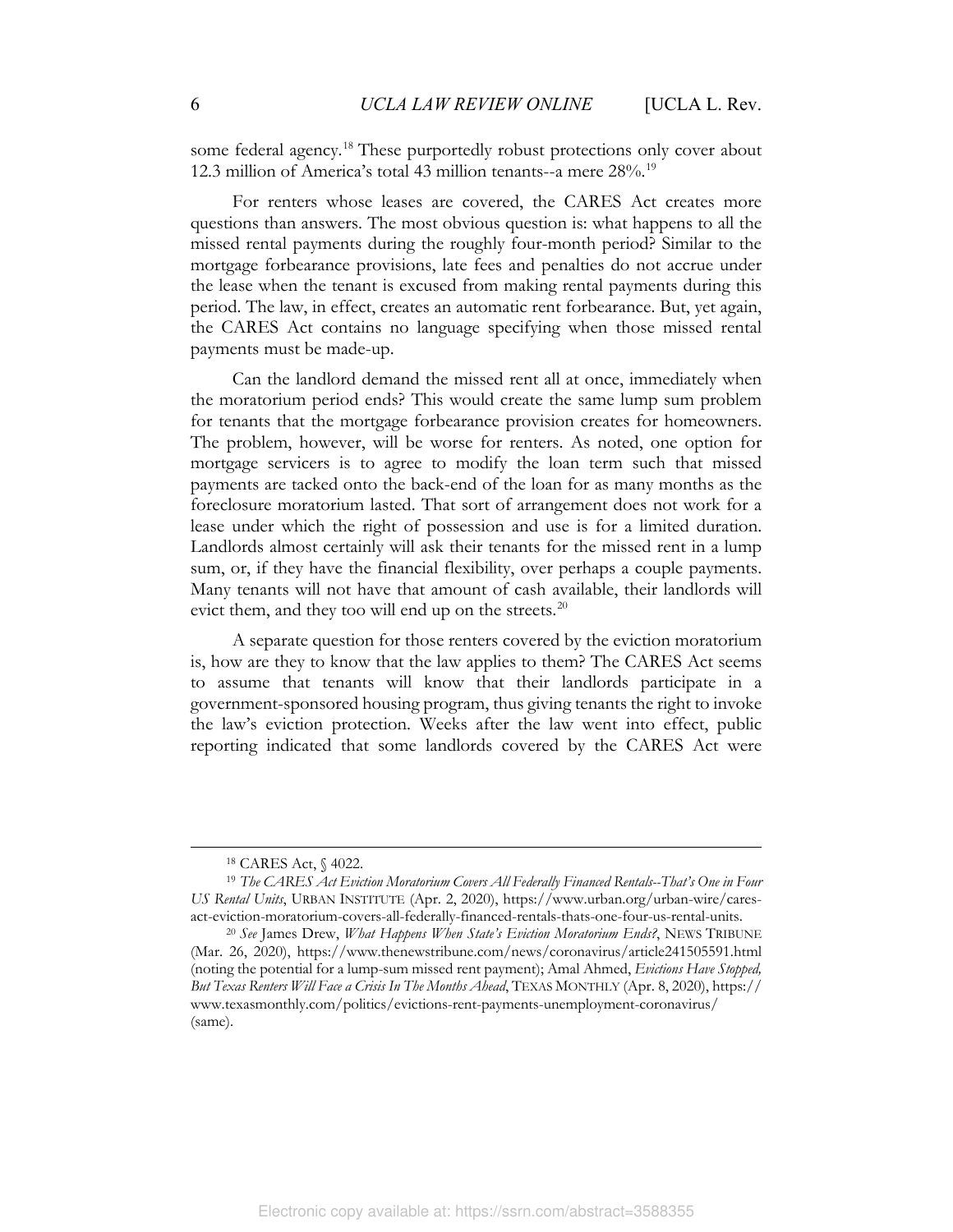nonetheless moving ahead with evictions, declaring that they were unaware of the law or that it applied to them. $^{21}$  $^{21}$  $^{21}$ 

As for the overwhelming majority of tenants who are not protected by the CARES Act, they must look to their state governors, mayors, and legislatures for relief. Recognizing the potential for a wide-spread eviction problem and the limitations of the CARES Act, by April 2020, essentially all states had implemented some kind of relief for tenants. But that relief varied in both form and substance depending on the jurisdiction, and all variations are premised on the idea of credit as relief.

For instance, the Governor of Iowa used her temporary authority during periods of emergency to suspend evictions related to nonpayment of rent.<sup>[22](#page-6-1)</sup> In Oklahoma, in comparison, a suspension in evictions was created only indirectly because the state supreme court closed the courthouses<sup>[23](#page-6-2)</sup> and sheriffs refused to enforce orders to evict.<sup>[24](#page-6-3)</sup> This again leaves open questions about accrual of fees and penalties, in addition to missed rental payments. Closing the doors to the court house does not change the terms of a lease contract, which almost certainly provides for extra fees and added interest upon rental payment default.<sup>[25](#page-6-4)</sup> And, as with the CARES Act, when the states' eviction moratoria end, landlords likely can evict tenants if payment, including the added interest and fees, is not forthcoming immediately. In short, the fate of all renters is left up to millions of unregulated or lightly regulated landlords scattered across the country.

At their core, both the foreclosure moratorium and the eviction moratorium augment American households' existing credit relationships with mortgage companies and landlords. By pausing evictions and foreclosures, the government is, from an economic perspective, giving Americans a modification

<span id="page-6-0"></span><sup>21</sup> Jeff Ernsthausen, Ellis Simani, & Justin Elliott, *Despite Federal Ban,* L*andlords Are Still Moving to Evict People During the Pandemic,* PROPUBLICA (April 16, 2020, 5:00 AM EDT), https:// www.propublica.org/article/despite-federal-ban-landlords-are-still-moving-to-evict-peopleduring-the-pandemic.

<span id="page-6-1"></span><sup>22</sup> *Gov. Reynolds Signs New Proclamation Continuing State Public Health Emergency Declaration*, OFFICE OF THE GOV. OF IOWA (Apr. 2, 2020 4:00 PM), https://governor.iowa.gov/pressrelease/gov-reynolds-signs-new-proclamation-continuing-state-public-health-emergency-2 (suspending eviction proceedings).

<span id="page-6-2"></span><sup>23</sup> *Second Emergency Joint Order Regarding The Covid-19 State of Disaster*, Supreme Court of the State of Oklahoma, Scad No. 2020-29 (Mar. 27, 2020), https://www.oscn.net/images/news/ SCAD-2020-29.pdf.

<span id="page-6-3"></span><sup>24</sup> Jessica Bruno, *Evictions Stopped to Help Struggling Oklahomans Amid COVID-19 Pandemic*, KFOR (Mar. 18, 2020, 6:42 PM CDT), https://kfor.com/health/coronavirus/evictionsstopped-to-help-struggling-oklahomans-amid-covid-19-pandemic/.

<span id="page-6-4"></span><sup>25</sup> Joey Rodman, *What Renters Need to Know About Evictions During COVID-19 Crisi*s, OKLAHOMA CITY FREE PRESS (Apr. 9, 2020), https://freepressokc.com/what-renters-need-toknow-about-evictions-during-covid-19-crisis/.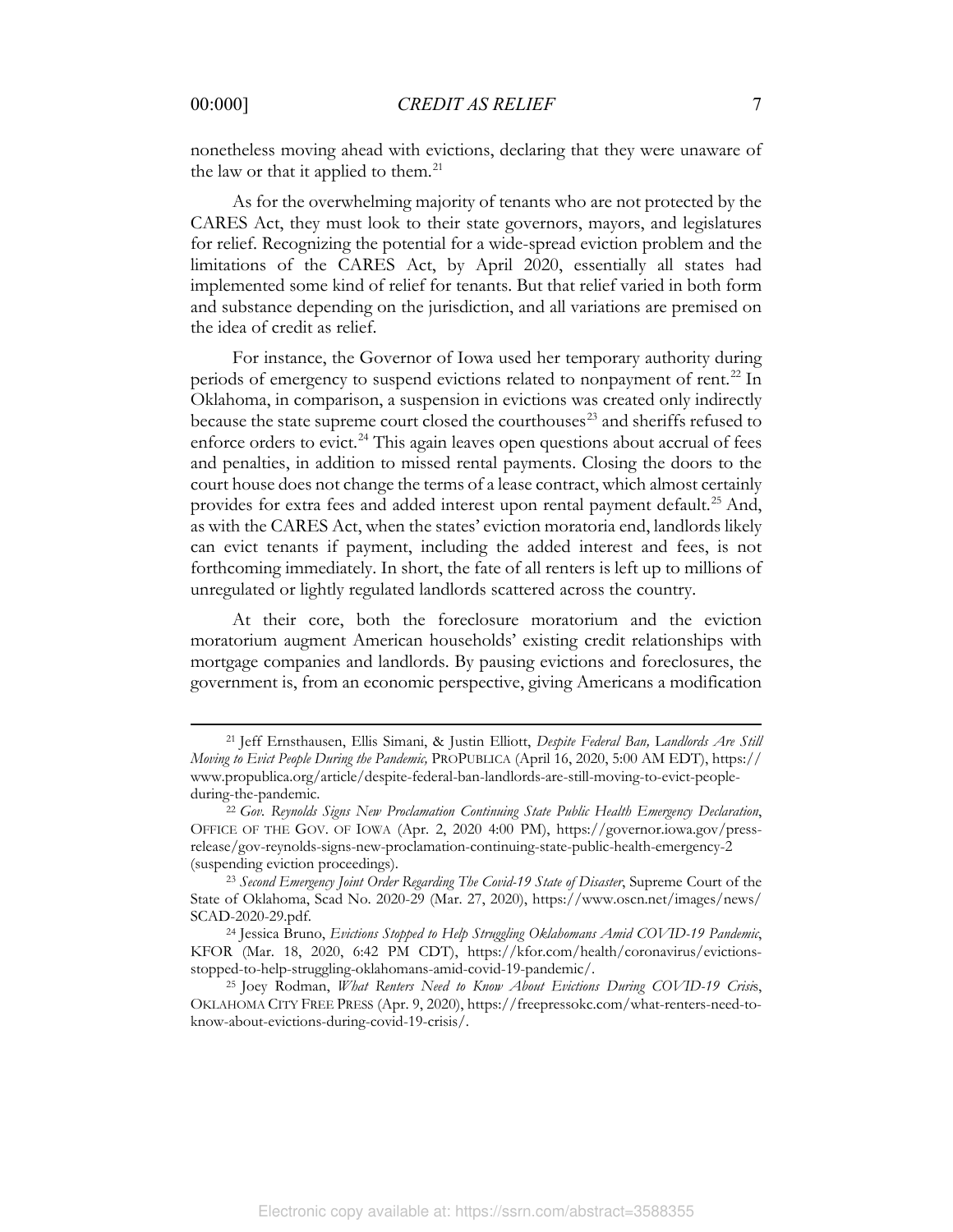of their home loans or rental agreements. People can keep the money that they would otherwise have to pay right now and, instead, can pay it back later at some unspecified time and under some unspecified payment structure. This extension of credit is helpful in the moment, of course, but as Atkinson points out, when credit is squared with "wage stagnation and persistent insecurity with respect to employment, income, and expenses"--in this case, generated by a pandemic and global economic shutdown--it provides "only short-term, quasi-palliative relief."[26](#page-7-0)

<span id="page-7-5"></span>As with all consumer credit, it assumes that people will have more money available later. That assumption is questionable even in "normal" times, particularly for the lower-income and black, Latinx, and other minority households that truly need to rely on this credit to meet expenses.<sup>[27](#page-7-1)</sup> But this assumption is made ridiculous during a pandemic that is rapidly putting innumerable Americans out of work or slashing their monthly earnings.<sup>[28](#page-7-2)</sup> In general, American families are now using what little savings and ongoing income they have to put food on the table, pay utility bills, and cover medical expenses, which may have increased when people were laid off.<sup>[29](#page-7-3)</sup> Credit as relief will prove not to be the help people need, but merely a delay of the pain. Critically, as with consumer credit during normal times, communities of color will bear the brunt of this pain, as is already evident in black and Latinx communities.<sup>[30](#page-7-4)</sup>

<sup>26</sup> Atkinson, *supra* note [3,](#page-1-3) at 1148-49.

<span id="page-7-1"></span><span id="page-7-0"></span><sup>&</sup>lt;sup>27</sup> See id. at \_\_; Pamela Foohey & Nathalie Martin, *Reducing The Wealth Gap Through Fintech "Advances" in Consumer Banking and Lending*, 2021 U. ILL. L. REV. \_\_, Part III.C (forthcoming 2021), https://ssrn.com/abstract=3551469 (discussing higher usage of high-cost lending by communities of color).

<span id="page-7-2"></span><sup>28</sup> Carmen Reinicke, *Fewer Than Half of Working Americans Will Have a Paycheck in May as Devastating Coronavirus Layoffs Persis, Economist Says*, BUSINESS INSIDER (Apr. 24, 2020, 12:12 PM), https://www.businessinsider.com/layoffs-coronavirus-less-than-half-american-workers-

paycheck-wage-may-2020-4; Paul Kiernan, *Getting A Mortgage-Payment Break Isn't The Boon Many Expected*, WALL ST. J. (Apr. 23, 2020 5:30 AM ET), https://www.wsj.com/articles/getting-amortgage-payment-break-isnt-the-boon-many-expected-11587634200.

<span id="page-7-3"></span><sup>29</sup> If someone loses their job, they have to pay for health insurance: for COBRA, to temporarily continue employer-provided insurance, or to purchase an individual plan on the open market. *Your Options If You Lose Job-Based Health Insurance*, HEALTHCARE.GOV, https:// www.healthcare.gov/have-job-based-coverage/if-you-lose-job-based-coverage/ (last visited Apr. 25, 2020).

<span id="page-7-4"></span><sup>30</sup> *See* Anneken Tappe, *America's Black and Hispanic Communities Are Bearing the Brunt of the Coronavirus Crisis*, CNN BUS. (Apr. 21, 2020 12:10 AM EST), https://www.cnn.com/2020/04/ 21/economy/coronavirus-burden-black-hispanic-workers/index.html. A couple other provisions of the CARES Act effectively provide credit to people in that they give loans to small businesses. *The CARES Act Provides Assistance To Small Businesses*, U.S. DEPT.TREASURY, https:// home.treasury.gov/policy-issues/cares/assistance-for-small-businesses (last visited Apr. 25, 2020). Early evidence shows that these loans quickly ran out, disproportionately went to large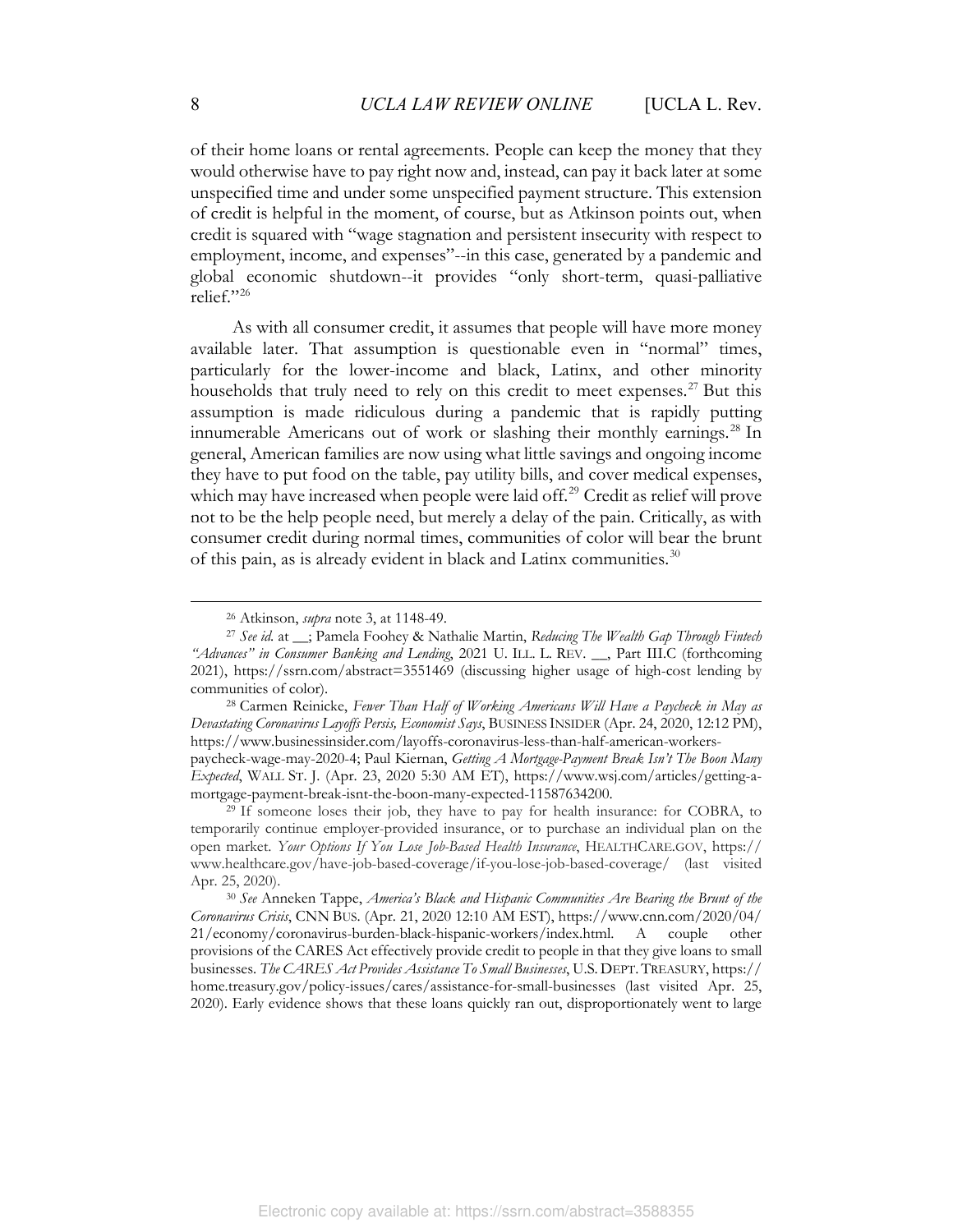# <span id="page-8-0"></span>**II. HOW CONGRESS FOCUSED (INADEQUATELY) ON DIRECT SUPPORT AS RELIEF**

Although the CARES Act primarily focused on credit relationships, some parts were indeed aimed at household financial relief. These provisions furnished limited direct payments of cash to American families. We argue that this approach can give meaningful support to families financially affected by the coronavirus, provided that it is robust. But Congress's mechanism for providing this direct relief in the CARES Act was suboptimal. The Act contains two provisions that give direct money relief to Americans in the form of "recovery rebates"<sup>[31](#page-8-2)</sup> and augmented unemployment benefits.<sup>[32](#page-8-3)</sup> But neither were ever likely to provide meaningful support.

#### *A. Direct Payments for Households*

<span id="page-8-1"></span>The CARES Act authorizes one-time so-called "recovery rebates" for American households.<sup>[33](#page-8-4)</sup> For a single individual making \$75,000 or those serving as head of household making \$112,500 or less, the amount distributed was \$1,200. For married couples making \$150,000 or less, the amount was \$2,400. Added to these amounts was an extra \$500 per child under the age of 16 or living in the household. [34](#page-8-5) Households making more than the applicable thresholds were subject to a sliding-scale decrease in the payment amount.<sup>[35](#page-8-6)</sup> Data on how much people made were drawn from the most recently filed 2019 or 2018 tax return or other information the IRS had on file.<sup>[36](#page-8-7)</sup>

The principal problem with the recovery rebates is the amount. Many Americans have little savings upon which they can fall back on. A study conducted in March 2020 found that fewer than half of all Americans have savings that will cover three months of expenses. Less than a quarter of lower-

companies, and disproportionately were not awarded to minority and women owned businesses. *See* Hugh Son, *US Issues New Guidance For Small Business Loans, Pressures Public Companies To Return Funds*, CNBC (Apr. 23, 2020 10:37 AM EST), https://www.cnbc.com/2020/04/23/us-issuesnew-guidance-for-small-business-loans-to-make-it-harder-for-public-companies-to-get-

funds.html; Neil Hare, *Paycheck Protection Program, Round 2: Can Your Business Receive Any of This Money?*, FORBES (Apr. 25, 2020, 12:37 PM EDT), https://www.forbes.com/sites/allbusiness/ 2020/04/25/paycheck-protection-program-can-your-business-receive-this-money/.

<sup>31</sup> I.R.C. § 6428 (as added to the Internal Revenue Code by the CARES Act, § 2201).

<span id="page-8-7"></span><span id="page-8-6"></span><span id="page-8-5"></span><span id="page-8-4"></span><span id="page-8-3"></span><span id="page-8-2"></span><sup>32</sup> CARES Act, § 2107. The CARES Act also included additional paid sick leave, which we omit from detailed discussion. *Id.* § 3602.

<sup>33</sup> I.R.C. § 6428.

<sup>34</sup> *Id.* § 6428(a), (c).

<sup>35</sup> *Id*. § 6428(c).

<sup>36</sup> *Id.* § 6428(f)(1), (f)(5).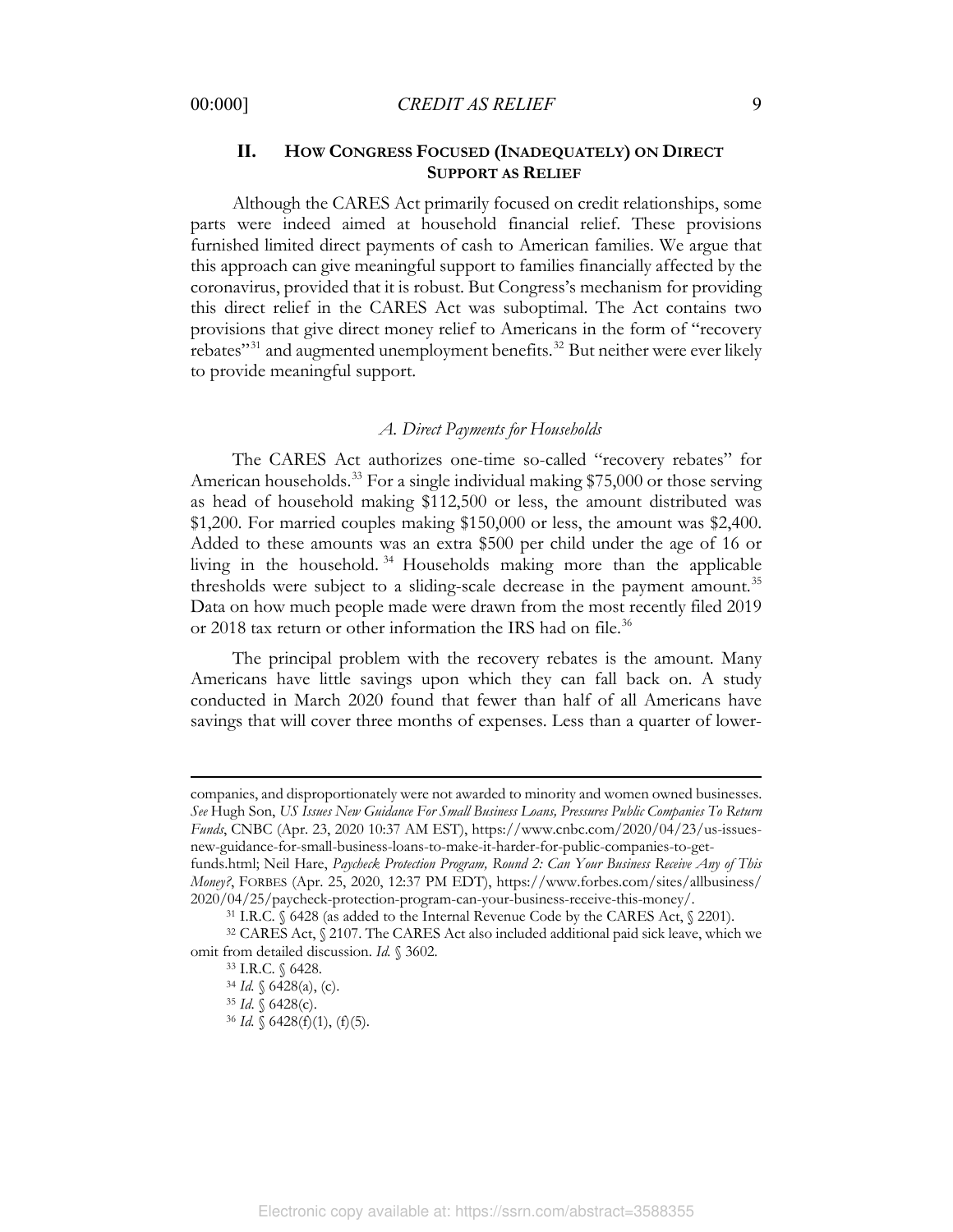income Americans have enough saved for three months of expenses.<sup>[37](#page-9-0)</sup> This means that many households facing the loss of a job will quickly burn through both their savings and the recovery rebate.

The paucity of the rebate is evident when considered against the rising cost of living in America. For instance, over the past decade housing costs have risen 26% and medical expenses have risen 33%.[38](#page-9-1) Rising costs in the face of stagnant incomes<sup>[39](#page-9-2)</sup> means that it takes years for people to save even a months' worth of expenses. A couple with a child making between \$50,000 and \$70,000 a year would have to save for more than two years to cover just one months' worth of expenses.<sup>[40](#page-9-3)</sup> Although \$1,200 or \$2,400 may seem like a lot in a vacuum, the reality of household financial health versus the cost of necessities reveals how few expenses this amount will actually pay.<sup>[41](#page-9-4)</sup>

<span id="page-9-8"></span>There also are issues with timing and the method of delivery of the rebate relief payments. The first wave of payments were direct deposits to bank accounts on file with the IRS.<sup>[42](#page-9-5)</sup> But glitches in the IRS system resulted in money being deposited into incorrect bank accounts.<sup>[43](#page-9-6)</sup> For those Americans who pay for tax preparation services through so-called "refund anticipation checks," the payments were sent to temporary bank accounts that people do not even know exist.<sup>[44](#page-9-7)</sup> And the more than 50% of people from whom the IRS does not have

<span id="page-9-9"></span><span id="page-9-0"></span><sup>37</sup> *Report on the Economic Well-Being of U.S. Households in 2017*, FED. RES. (May 2018), https://www.federalreserve.gov/publications/files/2017-report-economic-well-being-ushouseholds-201805.pdf.

<span id="page-9-1"></span><sup>38</sup> Christopher Maloney & Adam Tempkin, *America's Middle Class Is Addicted to a New Kind of Credit*, BLOOMBERG (Oct. 29, 2019, 3:57 PM), https://www.bloomberg.com/news/articles/ 2019-10-29/america-s-middle-class-is-getting-hooked-on-debt-with-100-rates.

<sup>39</sup> *See* Foohey & Martin, *supra* not[e 27,](#page-7-5) at Part II.A (discussing wage stagnation in America).

<span id="page-9-3"></span><span id="page-9-2"></span><sup>40</sup> Alissa Quart & Yaryna Serkez, *Who Has Enough Cash To Get Through the Coronavirus Crisis?*, THE N.Y. TIMES (Apr. 23, 2020), https://www.nytimes.com/interactive/2020/04/23/ opinion/emergency-savings-coronavirus.html.

<span id="page-9-4"></span><sup>41</sup> YiLi Chien, *How Long Will the Relief Check Last?*, FED. RES. BANK OF ST. LOUIS (Apr. 6, 2020), https://research.stlouisfed.org/publications/economic-synopses/2020/04/06/howlong-will-the-relief-check-last.

<span id="page-9-5"></span><sup>42</sup> Marty Johnson, *First Coronavirus Relief Checks Hit Americans' Bank Accounts*, THE HILL (Apr. 11, 2020, 8:15 PM), https://thehill.com/policy/finance/economy/492375-firstcoronavirus-relief-checks-hit-americans-bank-accounts.

<span id="page-9-6"></span><sup>43</sup> Dalvin Brown & Josh Peter, *Some Stimulus Checks Are Being Sent to Wrong Accounts: 'The Bank Account Number Is Not Even Close'*, USA TODAY (April 15, 2020, 8:08 PM ET), https:// www.usatoday.com/story/money/2020/04/15/stimulus-checks-going-wrong-bank-accountmany-yes/5140966002/.

<span id="page-9-7"></span><sup>44</sup> *See* Adam Levitin, *Corona Cash and Refund Anticipation Checks*, CREDIT SLIPS (Apr. 12, 2020, 4:17 PM), https://www.creditslips.org/creditslips/2020/04/corona-cash-and-refundanticipation-checks.html.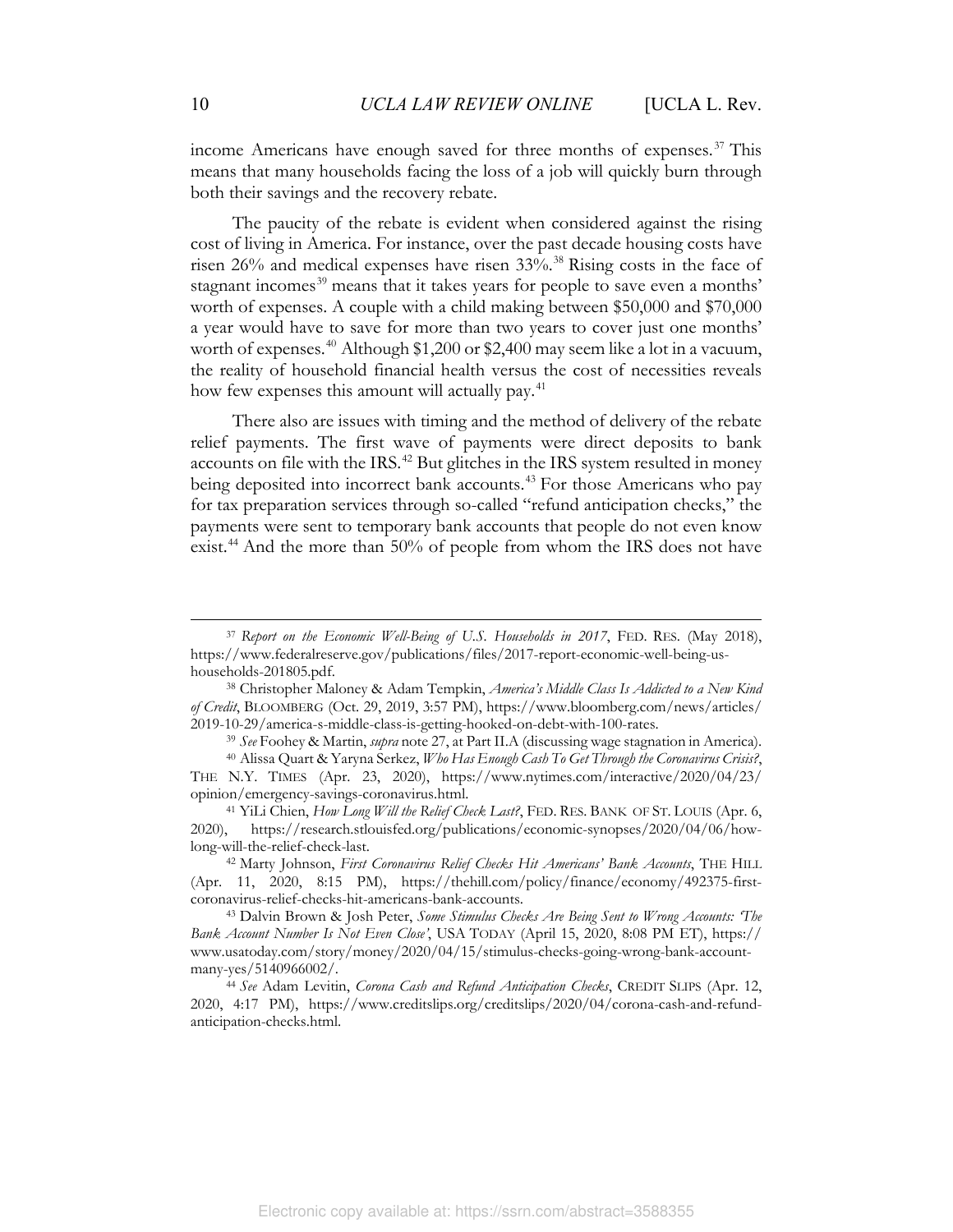<span id="page-10-8"></span><span id="page-10-1"></span>

bank account information<sup>[45](#page-10-2)</sup> will be paid by paper check and may have to wait as long as five months to receive their checks,<sup>[46](#page-10-3)</sup> long after the check would have saved them from having their utilities shut off or helped them to pay to continue their health insurance.

## *B. Enhanced Unemployment Benefits*

<span id="page-10-0"></span>The CARES Act's other main attempt to provide direct payments to struggling Americans--enhanced unemployment benefits--is even more fraught. The CARES Act built upon existing unemployment insurance state-based programs that operate in partnership with the federal government.<sup>[47](#page-10-4)</sup> This necessarily meant that the direct payments were constrained by existing program requirements. Although the federal government grates states some flexibility in designing their programs, all versions of unemployment insurance have similar limitations.

The goal of unemployment insurance is to help people through financially difficult times without forcing them to make significant shifts in their spending habits.<sup>[48](#page-10-5)</sup> As such, to be eligible for the benefit, most states require that the recipient must have lost their job through no fault of their own, usually due to a lay off.<sup>[49](#page-10-6)</sup> Additionally, the recipient must have been working a certain minimum number of hours or earning a certain minimum amount over a pre-set look-back period.<sup>[50](#page-10-7)</sup> And the benefit itself is limited to the lesser of approximately half of prior earnings or the state's average earnings. In the early part of 2020, the average unemployment benefit nationally was \$387 per week,

<span id="page-10-2"></span><sup>45</sup> *See* Matthew Daly, *Some Americans May Have To Wait Until August For Their Stimulus Check, Memo Says*, TIME (Apr. 3, 2020 2:27 AM EDT), https://time.com/5814926/us-stimulus-checksaugust/.

<span id="page-10-3"></span><sup>46</sup> *See* Lisa Rein, *IRS to Begin Issuing \$1,200 Coronavirus Payments April 9, But Some Americans Won't Receive Checks Until September, Agency Plan Says*, WASH. POST (April 2, 2020, 6:05 PM), https://www.washingtonpost.com/politics/irs-to-begin-issuing-1200-coronavirus-paymentsapril-9-but-some-americans-wont-receive-checks-until-september-agency-plan-says/2020/04/ 02/8e0cfc84-751e-11ea-85cb-8670579b863d\_story.html.

<span id="page-10-4"></span><sup>47</sup> Lucy A. Williams & Margaret Y.K. Woo, *The "Worthy" Unemployed: Societal Stratification and Unemployment Insurance Programs in China and the United States*, 33 COLUM. J. TRANSNAT'L L. 457, 478 (1995) (describing the history of the U.S. system of unemployment insurance); *see, e.g.*, 26 U.S.C. § 3301; 20 C.F.R. § 604.

<span id="page-10-5"></span><sup>48</sup> *The Importance of Unemployment Insurance for American Families and the Economy*, BROOKINGS (Dec. 4, 2012), https://www.brookings.edu/research/the-importance-of-unemploymentinsurance-for-american-families-and-the-economy/.

<sup>49</sup> Williams & Woo, *supra* note [47,](#page-10-1) at 480–81.

<span id="page-10-7"></span><span id="page-10-6"></span><sup>50</sup> This period is typically four calendar quarters, excluding the most recent two quarters at the time of filing. *See What Is An "Alternative Base Period" & Why Does My State Need One?*, NAT'L EMP. L. PROJECT (2015), https://www.nelp.org/wp-content/uploads/2015/03/ Alternative-Base-Period.pdf (providing an example of how the calculation is typically made).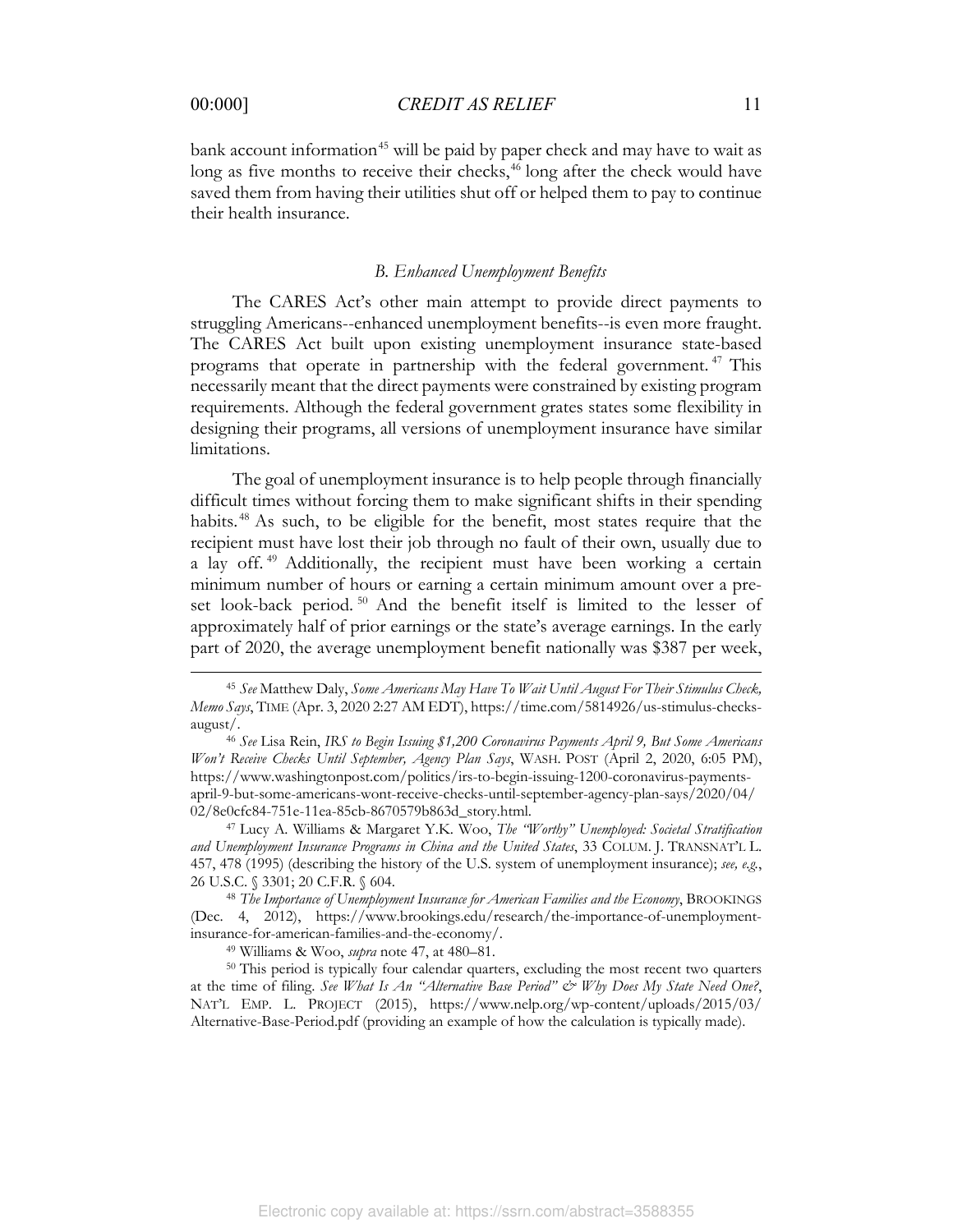but with ranges as high as \$550 in Massachusetts and as low as \$161 in Puerto  $Rico.<sup>51</sup>$  $Rico.<sup>51</sup>$  $Rico.<sup>51</sup>$ 

The CARES Act augments this system by adding people, money, and time. Anyone who certifies that they are unable to work (either part time or full-time) for any number of a variety of reasons related to Covid-19 can apply for benefits, even if they do not otherwise meet their state program's requirements.<sup>[52](#page-11-1)</sup> This makes independent contractors, such as gig economy workers, eligible for benefits.[53](#page-11-2) In addition to the amount an individual would normally receive, the CARES Act adds \$600 per week until the end of July 2020, paid for by the federal government.<sup>[54](#page-11-3)</sup> And it expands the payment period by 13 weeks, for a total of 9 months. $55$ 

This augmentation has every main problem identified as to other provisions of the CARES Act: scope, actual amount distributed, and timing. First, it excludes people who are seeking work but have not worked before and those who voluntarily leave a job because of health related concerns. For instance, a person with a pre-existing condition working an "essential" job under a state's shelter-in-place order may choose to leave work to decrease exposure risk. That person would not be eligible for unemployment.

This problem will intensify as states lift their shelter-in-place orders, employers may feel forced to re-open non-essential businesses. All workers who do not return to those businesses, whether the business actually needs them to work or not, will only be eligible for unemployment if their employer lays them off. Concerns about the possibility of this unnecessarily worsening the spread of Covid-19 and the public health crisis permeated discussions about the Governor of Georgia's decision to make Georgia one of the first states to lift its shelter-in-place order.<sup>[56](#page-11-5)</sup>

In addition, the extra \$600 per week may seem like a lot of money. But the payments end on July 31,  $2020$ .<sup>[57](#page-11-6)</sup> It will take months, if not years for the

<span id="page-11-1"></span><span id="page-11-0"></span><sup>51</sup> *Policy Basics: Unemployment Insurance*, CTR. ON BUDGET & POL'Y PRIORITIES (last updated Apr. 1, 2020), https://www.cbpp.org/research/economy/policy-basics-unemploymentinsurance.

<sup>52</sup> CARES Act, § 2102(a)(3).

<sup>53</sup> *Id.* § 2102(a)(3)(A)(ii)(II).

<sup>54</sup> *Id.* §§ 2104(b)(1)(B), (e)(2), 2102(a)(1)(A).

<sup>55</sup> *Id.* § 2102(c)(2).

<span id="page-11-6"></span><span id="page-11-5"></span><span id="page-11-4"></span><span id="page-11-3"></span><span id="page-11-2"></span><sup>56</sup> Cleve R. Wootson Jr. & Haisten Willis, *Short on Cash, Scared of Coronavirus, Georgia Businesses Grapple With Reopening*, WASH. POST (Apr. 24, 2020 9:07 PM EDT), https://www.washingtonpost.com/politics/short-on-cash-scared-of-coronavirus-georgiabusinesses-grapple-with-reopening/2020/04/24/098b3032-8623-11ea-a3eb-e9fc93160703\_ story.html.

<sup>57</sup> CARES Act, § 2104(e)(2).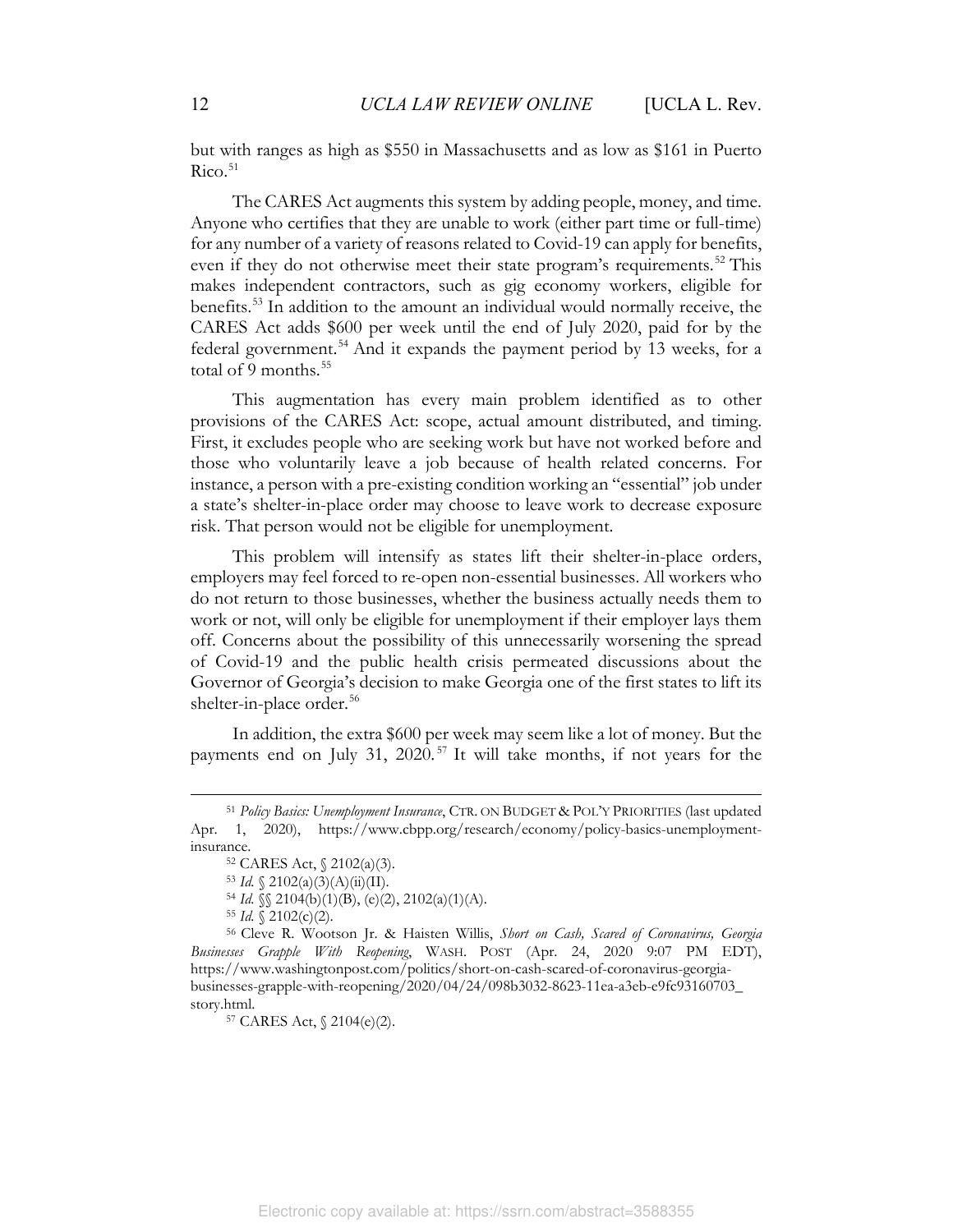economy to recover.<sup>[58](#page-12-1)</sup> Of more immediate concern, states historically are slow to distribute unemployment benefits. Money is only sent once applications are submitted and approved, which can take three to four weeks.<sup>[59](#page-12-2)</sup> Once the CARES Act went into effect, reports piled up about state unemployment agencies' websites crashing under the weight of applications, and lines being jammed with people hoping to submit applications over the phone.<sup>[60](#page-12-3)</sup> Some states struggled just to implement the new rules. For instance, Ohio reported that it would not start processing CARES Act claims until May 15, a month and a half after payments were to begin.<sup>[61](#page-12-4)</sup>

<span id="page-12-7"></span>This all leads to questions about how much eligible people will receive and when they will receive it. Once scrutinized, as with the relief rebates, the enhanced unemployment benefits provided by the CARES Act are already proving to be too tailored, too late, and probably too little--nothing more than mere gimmicks.<sup>[62](#page-12-5)</sup>

## <span id="page-12-0"></span>**III. ADOPTING A FAMILY FINANCIAL WELL-BEING APPROACH**

Despite seeming to provide much needed cash to American families struggling through the height of the coronavirus storm, the CARES Act instead mainly offers people what will amount to high-cost credit that could land them on the streets. [63](#page-12-6) This is the exact opposite of what the federal government should be doing to help people and to stem the tide of the pandemic's havoc on the American health system and economy. In the coming months, the government must abandon this paradigm of credit-oriented relief in favor of

<span id="page-12-1"></span><sup>58</sup> *See* Jim Tankersley, *Economic Pain Will Persist Long After Lockdown Ends*, THE N.Y. TIMES (Apr. 13, 2020), https://www.nytimes.com/2020/04/13/business/coronavirus-economy.html.

<span id="page-12-2"></span><sup>59</sup> *See, e.g.*, *Receiving your unemployment benefits by direct deposit or DUA debit card*, MASS. GOV., https://www.mass.gov/guides/receiving-your-unemployment-benefits-by-direct-deposit-ordua-debit-card (last visited Apr. 2, 2020).

<span id="page-12-3"></span><sup>60</sup> *See* Ella Nilsen, *Getting Unemployment Insurance Has Been a Nightmare for Millions of People Across the Country*, VOX (April 20, 2020, 7:40 AM), https://www.vox.com/2020/4/20/ 21220931/unemployment-insurance-coronavirus-websites-crashing; Carolyn Adolph & Kim Malcolm, *High Traffic Causes Washington's Unemployment Website Crash. More Help Is On The Way*, NPR: KUOW (Apr. 20, 2020, 5:58 PM), https://www.kuow.org/stories/high-volume-causesunemployment-website-crash-more-help-on-the-way; Zack Budryk, *Surge of Unemployment Claims Crashed New York's System, Cuomo Says*, THE HILL (Apr. 21, 2020, 8:25 PM), https://thehill.com/ homenews/state-watch/494025-surge-of-unemployment-claims-crashed-new-yorks-systemcuomo.

<span id="page-12-6"></span><span id="page-12-5"></span><span id="page-12-4"></span><sup>61</sup> Patricia Cohen, *Jobless Numbers Are 'Eye-Watering' But Understate the Crisis*, THE N.Y. TIMES (Apr. 23, 2020), https://www.nytimes.com/2020/04/23/business/economy/ unemployment-claims-coronavirus.html.

<sup>62</sup> Foohey, Jiménez, & Odinet, *Gimmicks*, *supra* note [4.](#page-1-4) 

<sup>63</sup> Foohey, Jiménez, & Odinet, *On the Street*, *supra* note [7.](#page-2-8)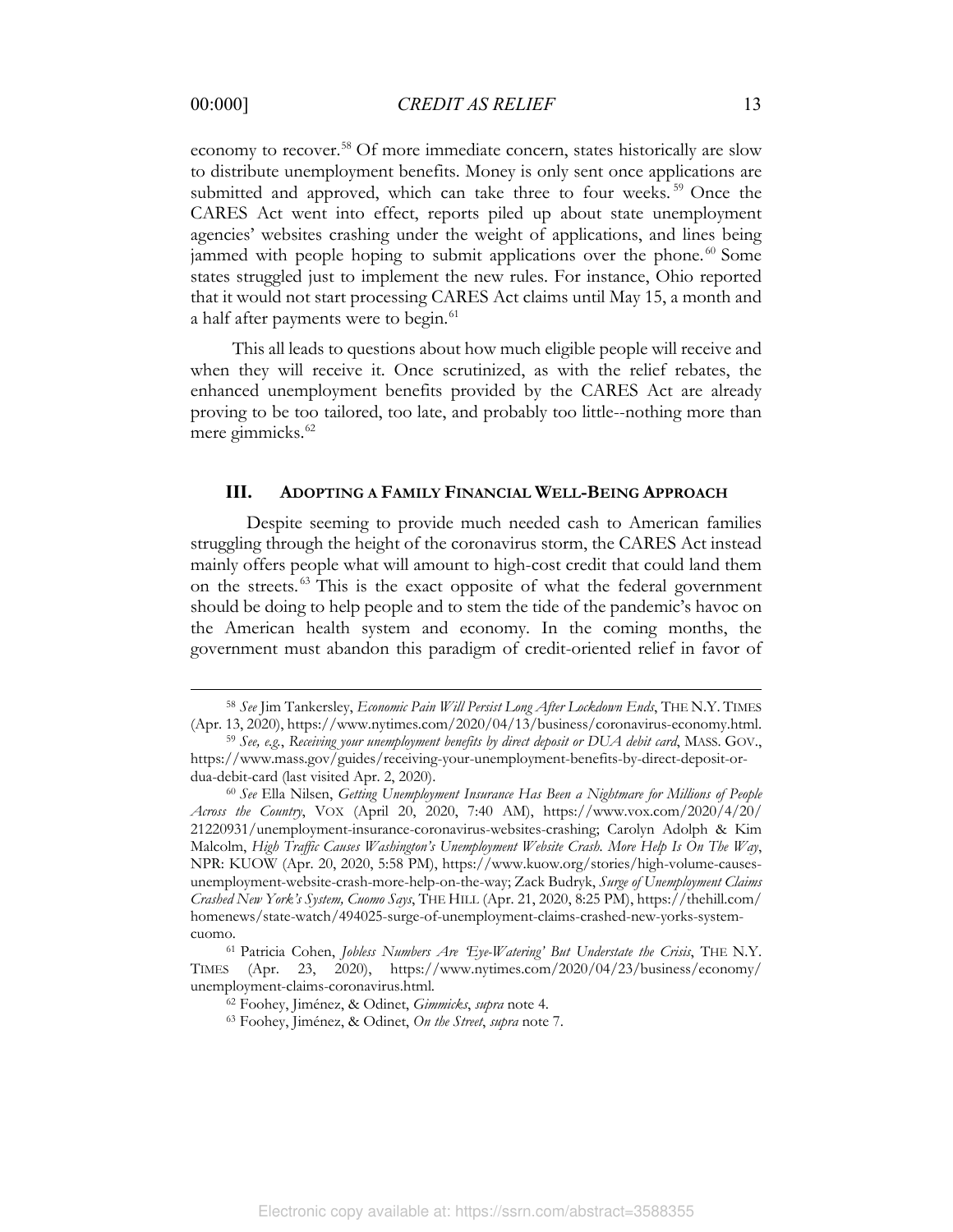providing meaningful, widespread, and expanded direct payments to households in distress.

Payments must increase in both amount and frequency. And they must actually reach American families. As to amount, it must be calibrated to the cost of living in different parts of the country. A couple living in rural Indiana will find a \$2,400 cash infusion much more meaningful than another couple living in Manhattan. Most federal programs recognize the variance in the cost of living. [64](#page-13-0) For example, benefits under the section 8 housing choice voucher program are keyed to area fair market rent<sup>[65](#page-13-1)</sup> and the living expense allocated to a consumer in a chapter 13 bankruptcy repayment plan is derived from Census Bureau data.<sup>[66](#page-13-2)</sup>

The amount also must increase to reflect families ongoing necessary expenses. Rather than playing debt games related to evictions and mortgage forbearance, to potentially and even likely disastrous results, the payments should be sufficient to allow Americans to cover their housing expenses. This includes not only rent and mortgage payments, but also the cost of electricity and other utilities. As the increasingly hot summer months approach,  $\sigma$  the importance of keeping utilities operational is a matter of public health. The payments also should cover families' food, health, and other critical expenses, including for comprehensive childcare to help essential workers now and as people return to their jobs.<sup>[68](#page-13-4)</sup> An analysis of already-available government data relative to how much households need to survive provides easy-to-calculate guidance about the necessary amount.<sup>[69](#page-13-5)</sup>

In addition, eligibility for any direct payments must not be tied to past earnings information that can quickly become outdated, such as via tax returns. Changes in employment, marriage, divorce, births, and adoptions render information from a year prior obsolete. Relying on prior employment is particularly tricky during a pandemic when people essentially may be out-of-

<span id="page-13-0"></span><sup>64</sup> *Importance of the Data*, U.S. CENSUS BUREAU, https://2020census.gov/en/censusdata.html (last visited Apr. 23, 2020) (explaining how data on various parts of the country, including income levels, drives federal spending).

<sup>65</sup> 42 U.S.C. § 1437f; 24 CFR § 982.503.

<span id="page-13-2"></span><span id="page-13-1"></span><sup>66</sup> *Means Testing*, U.S. DEP'T JUST., https://www.justice.gov/ust/means-testing (last visited Apr. 16, 2020).

<span id="page-13-3"></span><sup>67</sup> *Heat Waves and Climate Change*, CTR. FOR CLIMATE AND ENERGY SOLUTIONS, https://www.c2es.org/content/heat-waves-and-climate-change/ (last visited April 23, 2020).

<span id="page-13-4"></span><sup>68</sup> Anna North, *Exclusive: Sens. Elizabeth Warren and Tina Smith Have a Plan To Fix The Pandemic Child Care Crisis*, VOX (Apr. 15, 2020, 8:00 AM EDT), https://www.vox.com/2020/4/ 15/21220111/coronavirus-child-care-warren-plan.

<span id="page-13-5"></span><sup>69</sup> *See* ADAM J. LEVITIN, CONSUMER FINANCE LAW: MARKETS AND REGULATION 3-5 (2019) (analyzing a median income family and typical expenses, noting the minimal amount of savings possible each month).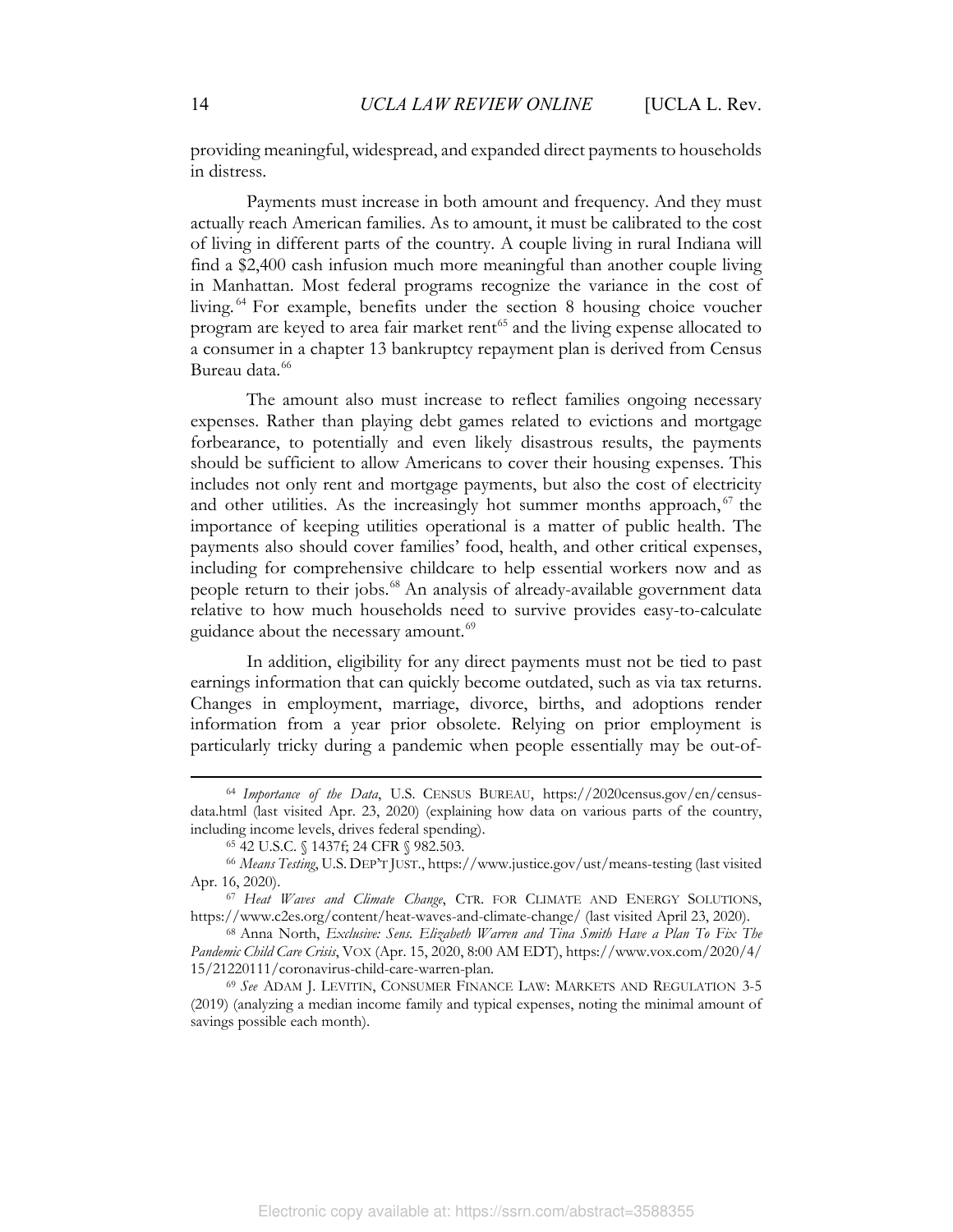work, even though they are not laid off or entirely unable to find work, including through commission or tip based self-employment.

Of course, the use of prior information reflects a natural desire to ensure that only people who need direct money support receive it. But drawing a fine line between the "worthy" and "unworthy" is fraught, $\frac{1}{10}$  time-consuming, and undermines the entire endeavor of getting money to people who need it so that the health and economic crisis is not magnified simply because people cannot survive day-to-day.<sup>[71](#page-14-1)</sup> Instead, in accordance with the magnitude of the crisis, Congress should be overly inclusive on the front end by sending the funds to everyone and then recapturing the money from those who did not need it on the back end, such as through next year's tax return.<sup>[72](#page-14-2)</sup>

Beyond eliminating the reliance on credit as relief and increasing the amount, the payments must timely reach American families. Besides the welldocumented delivery issues with the relief rebates,  $73$  a more fundamental problem with assuming that payments generally can be sent to bank accounts is that 8.4 million (or  $6.5\%$  of) American households are unbanked.<sup>[74](#page-14-4)</sup> This means that they cannot receive payments other than via checks delivered to their postal address, assuming they have one, and then they will need to pay fees to cash their checks.<sup>[75](#page-14-5)</sup> These people are most in need of aid<sup>[76](#page-14-6)</sup> but will have to wait months to receive money.<sup>[77](#page-14-7)</sup> Problems in delivering CARES Act relief rebates expose how clunky, out-of-date, and adrift from its core purposes the American banking and payment system has become. [78](#page-14-8) For now, because the federal

<span id="page-14-9"></span><span id="page-14-0"></span><sup>70</sup> Mehrsa Baradaran, *The U.S. Should Just Send Checks—But Won't*, ATLANTIC (Apr. 9, 2020), https://www.theatlantic.com/ideas/archive/2020/04/the-us-should-just-write-checks but-wont/609637/.

<span id="page-14-2"></span><span id="page-14-1"></span><sup>71</sup> *See generally* LISA SEVRON, THE UNBANKING OF AMERICA: HOW THE NEW MIDDLE CLASS SURVIVES (2018).

<sup>72</sup> Foohey, Jiménez, & Odinet, *On the Street*, *supra* note [7.](#page-2-8)

<sup>73</sup> *See supra* text accompanying note[s 42](#page-9-8)[-44.](#page-9-9) 

<span id="page-14-4"></span><span id="page-14-3"></span><sup>74</sup> *2017 FDIC National Survey of Unbanked and Underbanked Households*, FDIC (2018), https://www.fdic.gov/householdsurvey/ (last visited Apr. 25, 2020); *see also* Mehrsa Baradaran, *How the Poor Got Cut Out of Banking*, 62 EMORY L.J. 483 (2013).

<span id="page-14-5"></span><sup>75</sup> *See* Trent Hamm, *Do Check-Cashing Services Provide a Banking Alternative?*, THE SIMPLE DOLLAR (Nov. 13, 2019), https://www.thesimpledollar.com/banking/blog/a-deeper-look-atcheck-cashing-services-do-they-really-provide-an-alternative-banking-opportunity/ (noting that check cashing fees are around 3%).

<span id="page-14-6"></span><sup>76</sup> *See* MEHRSA BARADARAN, HOW THE OTHER HALF BANKS: EXCLUSION, EXPLOITATION, AND THE THREAT TO DEMOCRACY 138-40 (2015).

<sup>77</sup> *See supra* note [46.](#page-10-8) 

<span id="page-14-8"></span><span id="page-14-7"></span><sup>78</sup> The Editorial Board, *Stop Dawdling. People Need Money*., THE N.Y. TIMES (Apr. 15, 2020, Section A, Page 22), https://www.nytimes.com/2020/04/15/opinion/coronavirus-stimuluscheck-payment.html; *see also* Mehrsa Baradaran, *Banking and the Social Contract*, 89 NOTRE DAME L. REV. 1283 (2014).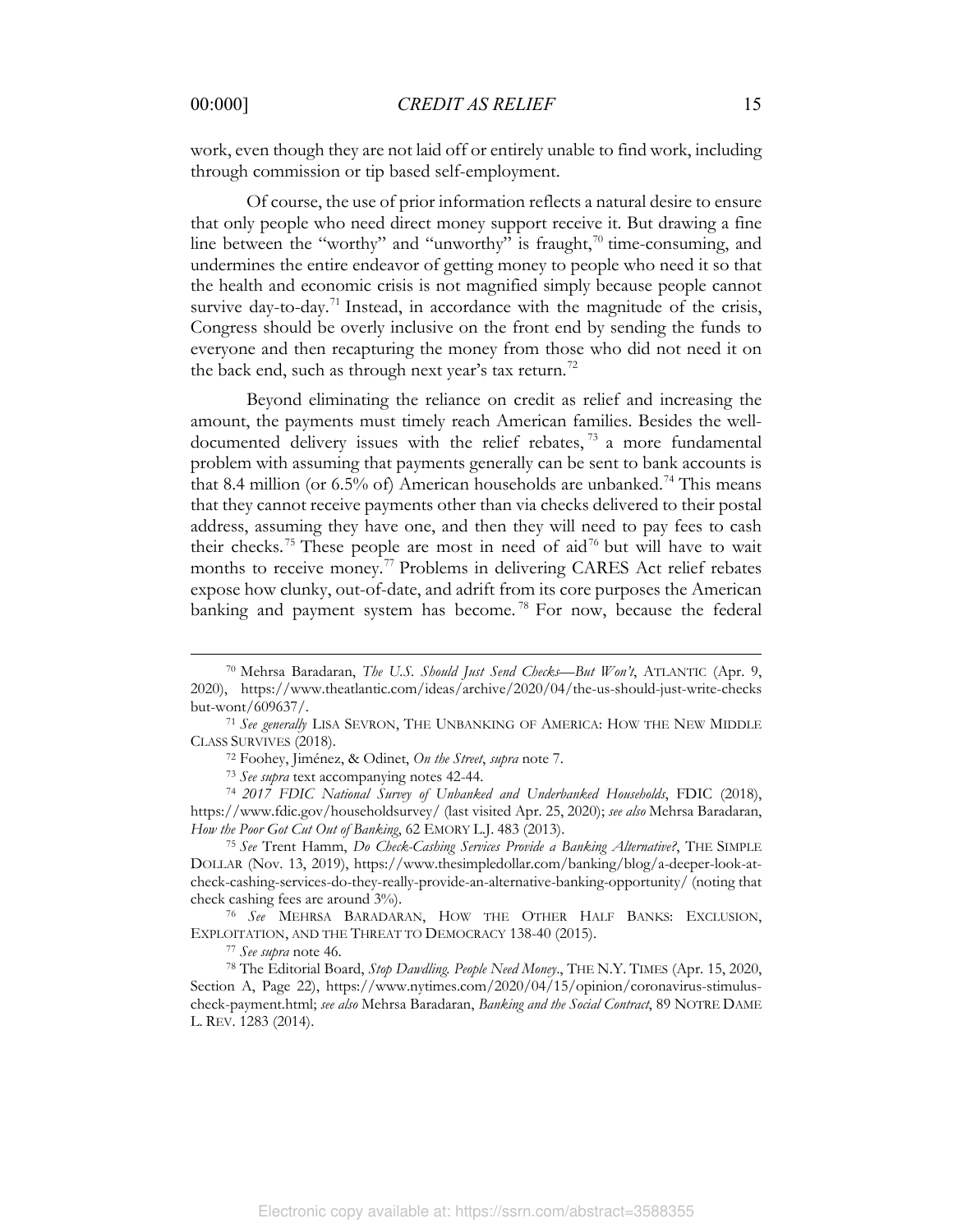government does not have a system to get money into the hands of Americans quickly and efficiently, it needs to find a different delivery system.

Usefully, the structure for such a system already exists in the United States Postal Service. As others have advocated for years, post offices can once again become banks.<sup>[79](#page-15-0)</sup> Every American adult can be issued a free deposit account with the local post office. Alternatively, every individual can be given an account at the Federal Reserve (a benefit already enjoyed by banks)<sup>[80](#page-15-1)</sup> or an expanded "Treasury Direct Account" set-up for deposit-holding. [81](#page-15-2) If these seemingly easy-to-implement ideas are unpalatable, payments can be loaded onto reusable debit cards, deliverable through direct mail, in-person pick-up, or via at-risk outreach, as was proposed during debates about the legislation that became the CARES Act.<sup>[82](#page-15-3)</sup>

Indeed, as the fundamental flaws in the CARES Act's household support provisions became more and more apparent, a handful of leaders and scholars have outlined plans for future legislation that reflects our family financial wellbeing approach. Representative Rashida Tlaib was the first on the scene, even before the CARES Act's passage, with a call for the same \$1,000 monthly payments to all Americans, including children via their parents, until the end of the crisis. [83](#page-15-4) Later proposals are more tailored, but still are based on direct payment relief, rather than false relief based on credit.

For example, the Emergency Money for People Act, introduced in April 2020, by Representatives Ro Khanna and Tim Ryan, proposes to pay every American aged 16 or over \$2,000 per month for at least 6 months, plus \$500 for each child up to 3 children. If an individual does not have a bank account, the

<span id="page-15-0"></span><sup>79</sup> *See* BARADARAN, *supra* not[e 76,](#page-14-9) at 183, 210; Mehrsa Baradaran, *It's Time for Postal Banking*, 127 HARV. L. REV. F. 165 (2014); Adam Levitin, *Postal Banking: Maybe Not So Crazy After All*, AM. BANKER (Jan. 31, 2014), https://www.americanbanker.com/opinion/postalbankingmaybe-not-so-crazy-after-all.

<span id="page-15-1"></span><sup>80</sup> Andrew Cockburn, *Forget Checks, How About Giving Everyone A Federal Reserve Account?*, AM. CONSERVATIVE (Mar. 21, 2020, 12:01 AM), https://www.theamericanconservative.com/ articles/forget-checks-how-about-giving-everyone-a-federal-reserve-account/.

<span id="page-15-2"></span><sup>81</sup> 31 CFR § 363.10; *see also* Robert Hockett, *The Treasury Dollar: An Immediate Funding and Digital Banking Plan for Pandemic Relief and Beyond* (draft dated Mar. 14, 2020), https://ssrn.com/ abstract=3567829.

<span id="page-15-3"></span><sup>82</sup> Rep. Rashida Tlaib, *Automatic Boost to Communities Act Policy Proposal*, https://tlaib. house.gov/sites/tlaib.house.gov/files/Automatic%20Boost%20to%20Communities%20Act %20.pdf*.* 

<span id="page-15-4"></span><sup>83</sup> *Id.* This proposal depends on coining money, which is a power the government has under the Constitution. *See* Rohan Grey, *Administering Money: Coinage, Debt Crises, and The Future of Fiscal Policy* (draft dated Feb. 11, 2020), https://ssrn.com/abstract=3536440.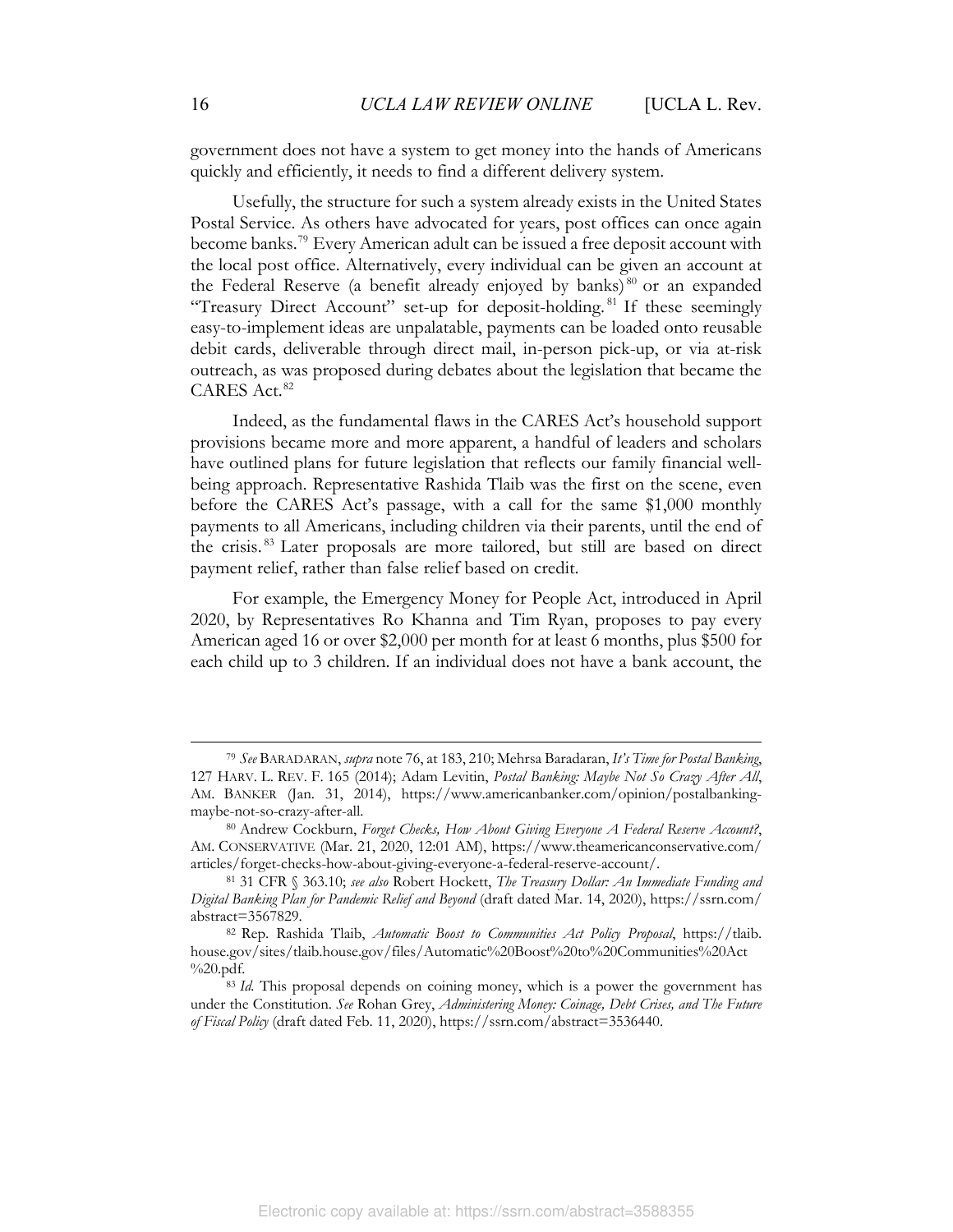bill allows people to get paid via prepaid debit card or mobile money platforms.<sup>[84](#page-16-0)</sup> Although this proposal solves amount and delivery problems, it bases eligibility on income as reported in prior tax returns.<sup>[85](#page-16-1)</sup>

Finally, any relief package that includes robust money payments to American families must be coupled with protections from issues people may encounter with their current credit relationships. As proposed by Senators Elizabeth Warren and Sherrod Brown, this includes cancellation of student loans, protections against the garnishment of relief payments by creditors and debt collectors,<sup>[86](#page-16-2)</sup> and a more accessible and affordable way for people to file bankruptcy.<sup>[87](#page-16-3)</sup>

Reorienting the government's approach from one based on credit as relief to one that adopts a muscular focus on the financial well-being of families is the best way, by far, to manage the economic fallout of this crisis. Many Americans still cannot go to work and many no longer have a work to go too, at least for the foreseeable future. Because ordering people to shelter-in-place is the only effective way to stem the spread of the virus, many states will continue to order people to stay at home even if the federal government lifts the national state of emergency. And once people begin to emerge, they naturally will spend less as they adjust to the new normal.<sup>[88](#page-16-4)</sup>

Carrying households through the crisis will additionally alleviate pressure on other parts of the economy and on the state and federal government support network. It will eliminate much of the pressure people feel when they think about paying mortgages and rent, about ensuring they have power and other utilities, and maintaining health insurance. It also will eliminate the need for states to create a patchwork of responses to their citizens' financial needs,

<span id="page-16-4"></span><sup>88</sup> Cohen, *supra* note [61](#page-12-7) (quoting an economist that unemployment "problems will affect the shape of the recovery when the pandemic eases").

<span id="page-16-0"></span><sup>84</sup> *See* Terina Allen, *Emergency Cash: Monthly Payments Up To \$5,500 For Families and \$2,000 For Individuals*, FORBES (Apr. 24, 2020, 10:29 AM EDT), https://www.forbes.com/sites/ terinaallen/2020/04/24/emergency-cash-monthly-payments-up-to-5500-for-families-and- $2000\text{-}$  for-individuals.

<span id="page-16-1"></span><sup>85</sup> https://khanna.house.gov/sites/khanna.house.gov/files/Final\_Emergency%20 Money%20For%20the%20People.pdf.

<span id="page-16-2"></span><sup>86</sup> *See* Pamela Foohey, Dalié Jiménez, & Chris Odinet, *Time Is Running Out to Protect Americans' Relief Payments From Debt Collectors*, HARV. L. REV. BLOG (Apr 7, 2020), https:// blog.harvardlawreview.org/time-is-running-out-to-protect-americans-relief-payments-fromdebt-collectors/.

<span id="page-16-3"></span><sup>87</sup> Emily Stewart, *Exclusive: Elizabeth Warren and Sherrod Brown's Plan to Protect Consumers From Financial Ruin*, VOX (Apr. 21, 2020 12:00 PM EDT), https://www.vox.com/policy-andpolitics/2020/4/21/21229412/elizabeth-warren-sherrod-brown-cares-act-consumer-

proposals; *see also What States Should Do: Stabilizing Consumer Finances During the Coronavirus Crisis*, NAT'L CONSUMER L. CTR. (April 2020), https://www.nclc.org/images/pdf/special\_projects/ covid-19/WSCD\_Summary\_Crisis.pdf.